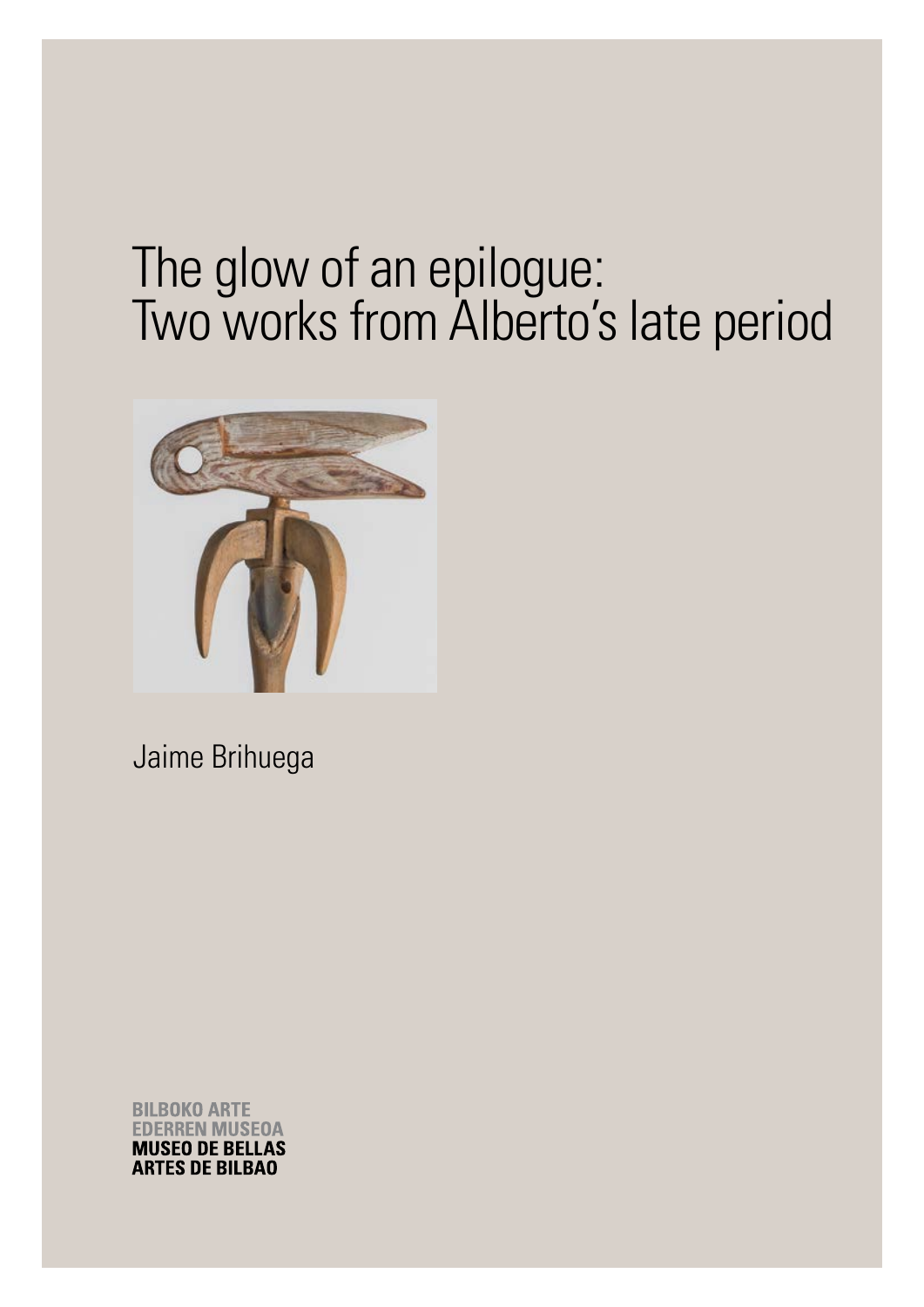This text is published under an international Attribution-NonCommercial-NoDerivs Creative Commons licence (BY-NC-ND), version 4.0. It may therefore be circulated, copied and reproduced (with no alteration to the contents), but for educational and research purposes only and always citing its author and provenance. It may not be used commercially. View the terms and conditions of this licence at http://creativecommons.org/licenses/by-ncnd/4.0/legalcode



Using and copying images are prohibited unless expressly authorised by the owners of the photographs and/or copyright of the works.

© of the texts: Bilboko Arte Ederren Museoa Fundazioa-Fundación Museo de Bellas Artes de Bilbao

#### **Photography credits**

- © Archivo Fotográfico C.A.C.- Museo Patio Herreriano, Valladolid: figs. 14 and 16
- © Bilboko Arte Ederren Museoa-Museo de Bellas Artes de Bilbao: figs. 1-2
- © Colección Banco Santander: figs. 5 and 18
- © Colección MACBA. Fundación MACBA. Gasull Fotografía: figs. 9 and 11
- © Colecciones ICO, Madrid. Foto: David Serrano Pascual: figs. 19-20
- © IVAM, Institut Valencià d'Art Modern, Generalitat: fig. 4
- © Museo Nacional Centro de Arte Reina Sofía: figs. 3, 6, 8, 10, 12-13 and 17

Text published in:

*Buletina = Boletín = Bulletin.* Bilbao : Bilboko Arte Ederren Museoa = Museo de Bellas Artes de Bilbao = Bilbao Fine Arts Museum, no. 9, 2015, pp. 165-192.

Sponsor:



metro bilbao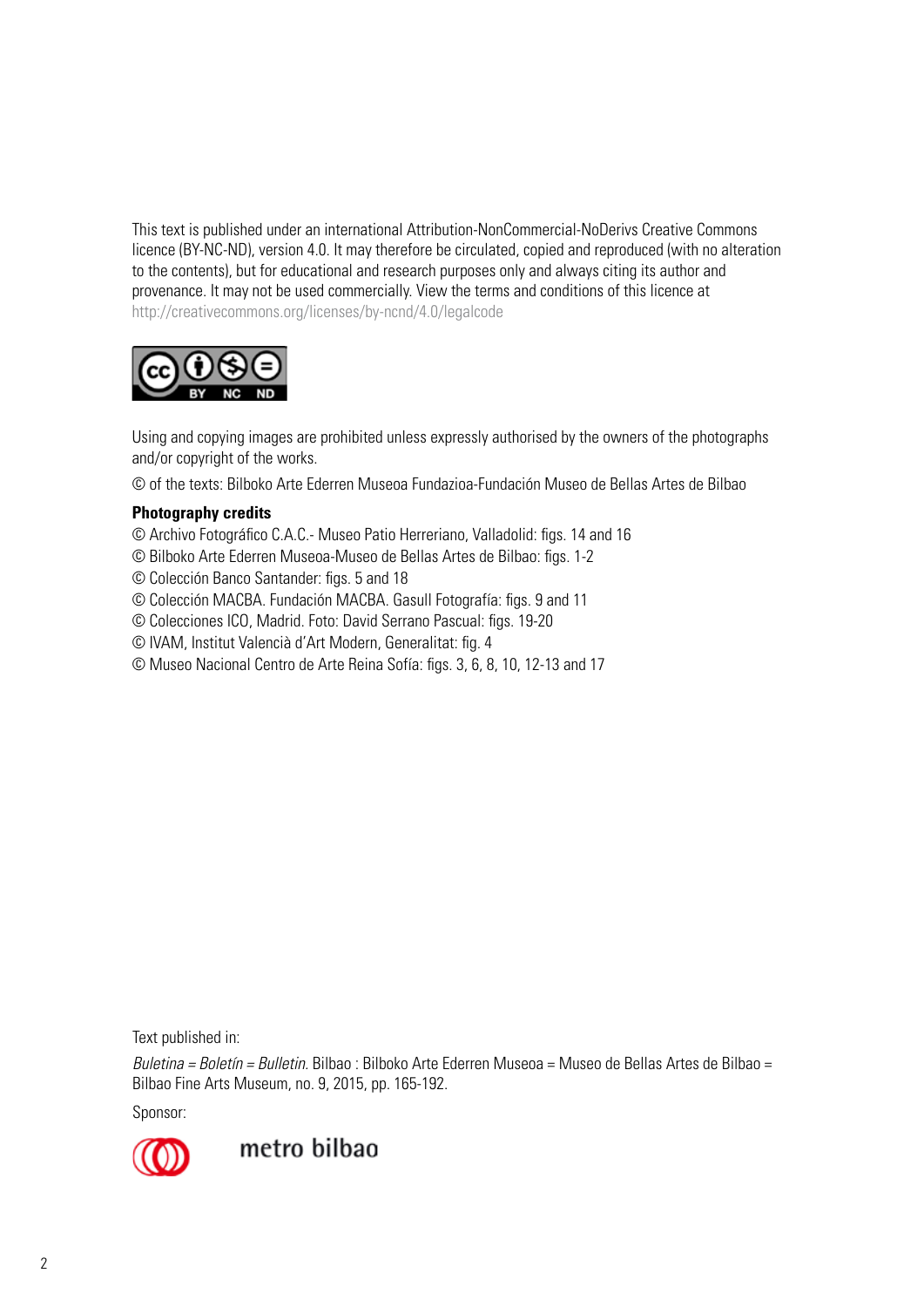Jood sculpture *Untitled (Woman with Locust)* [fig. 1] and the large gouache on paper *Figures with*<br>*Landscape* [fig. 2], both from around 1960-1962, are the two works by Alberto in the Bilbao Fine<br>Arts Museum collection. *Landscape* [fig. 2], both from around 1960-1962, are the two works by Alberto in the Bilbao Fine Arts Museum collection. Arriving in 1981 and 1972, respectively, they are particularly significant works in the artist's career, as they eloquently point up the maturity curve of his art.

# The life and art of Alberto

Alberto Sánchez Pérez (Toledo, 1895-Moscow, 1962) was a leading 20th-century Spanish sculptor, both in terms of the avant-garde art produced in Spain until the end of the Civil War, and the work Spanish artists did in exile from then on. Much has been written and published in recent decades about him and his work, and there have been plenty of exhibitions with Alberto and his work featuring centre stage<sup>1</sup>.

From humble beginnings and with no academic education to speak of, Alberto spent much of his childhood in Toledo working in agriculture, also doing a stint in a blacksmith's<sup>2</sup>. In 1907 he moved to Madrid, where he became an apprentice in a sculpture casting workshop, although he soon left to become a baker. Despite all the usual factors affecting someone from his social class, from early childhood Alberto's vocation drove him towards activities indissolubly linked to artistic creation<sup>3</sup>. And both his proximity to popular images and rural scenes and the skill he acquired at the forge or the demiurge-like experience of modelling dough in the bakery with his hands would become tools for shaping his creative impulses.

Alberto received some education at a House of the People in Madrid, where he was taught by a socialist militant, and soon began his first incursions in drawing and modelling. Around 1915, along with Francisco

Some of the more interesting secondary sources from the many articles, books, exhibition catalogues and academic essays discussing Alberto's career and works include: Martin 1964 (first essay on Alberto, published in Hungary in Spanish, widely distributed in Spain), Bozal 1965, Madrid 1970 (catalogue of the first exhibition of Alberto's work in Spain after the Civil War), [Litoral](http://dialnet.unirioja.es/servlet/revista?codigo=9709) 1971, Robles Vizcaíno 1974, Alberto 1975 (includes an extensive selection of writings by Alberto from different periods of his career), Azcoaga 1977, Brihuega 1980, Gómez Cedillo 1992, Toledo 1995, Madrid/Bilbao 1995, Bilbao 1997, Madrid 1999, Madrid/Toledo/Barcelona 2001 and Alicante 2011 (besides looking at the repercussions of the Vallecas aesthetic on the visual arts, the latter also examines his close links with literature). The most complete of all is Madrid/Toledo/Barcelona 2001, which includes the curators' essays with others by Juan Manuel Bonet, Valeriano Bozal, Eugenio Carmona, Robert S. Lubar, Javier Pérez Segura and Alfonso Gómez Cedillo, plus a report by the restoration team from the Queen Sofia National Museum Art Centre (MNCARS) on the physical nature of Alberto's works and how he went about producing them.

<sup>2</sup> As a boy, Alberto worked in Toledo as a swineherd and a cartwright's assistant. When an apprentice at the blacksmith's, he contracted an eye infection and he moved to Madrid, where his family had already settled following the closure of the family business.

<sup>3</sup> Francisco Mateos tells of projects that sprang from the young Alberto's vivid and fertile imagination. In one premonitory fantasy, he imagined a fountain of twinkling metals, wrought into a kind of lattice-work, in the spaces of which birds took refuge. Men stopped to admire and oxen drank at the fountain (Mateos 1926).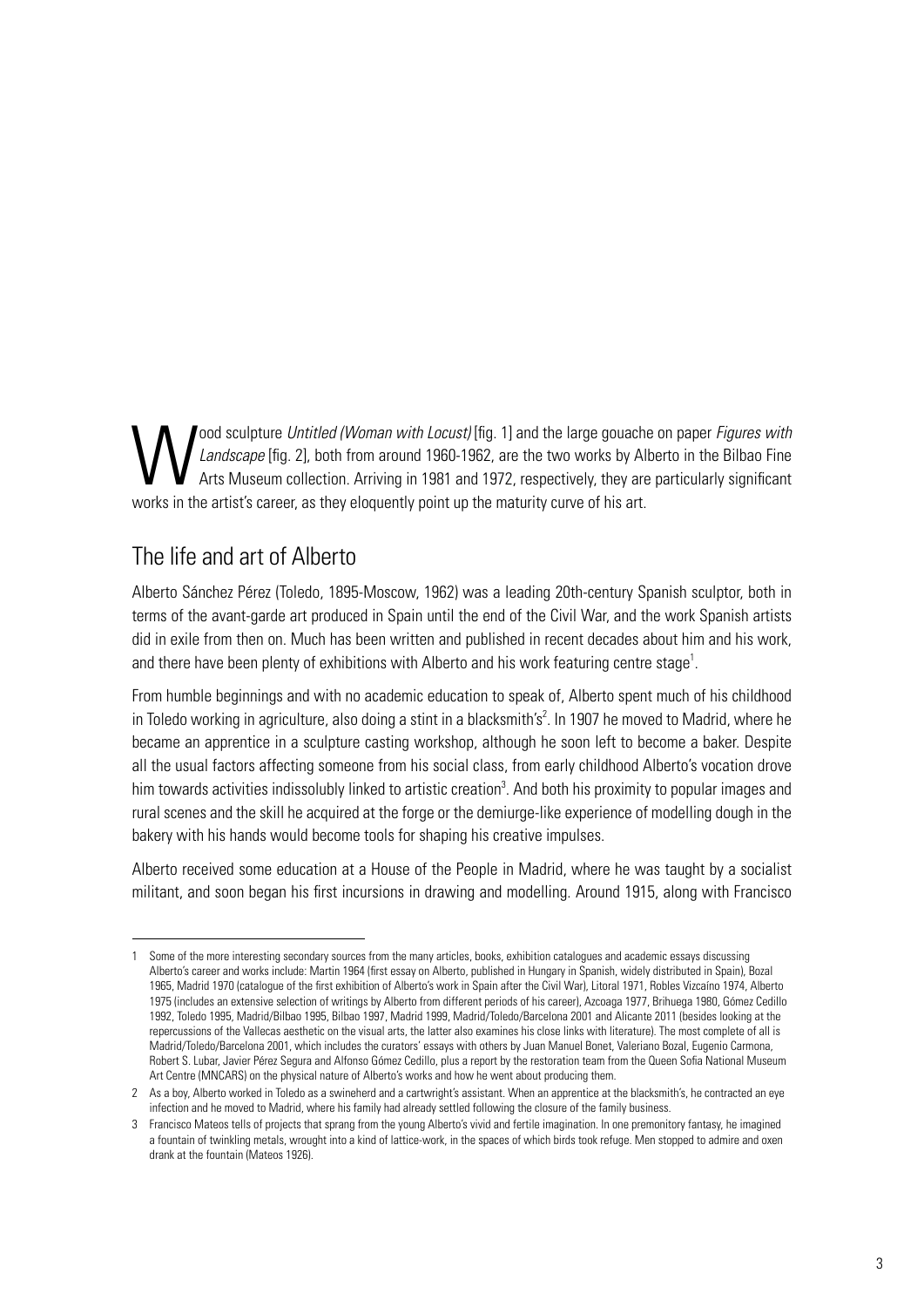

1. Alberto Sánchez (1895-1962) *Untitled* or *Woman with Locust*, c. 1960-1962 Wood, 76.7 x 30 x 39 cm Bilbao Fine Arts Museum Inv. no. 82/339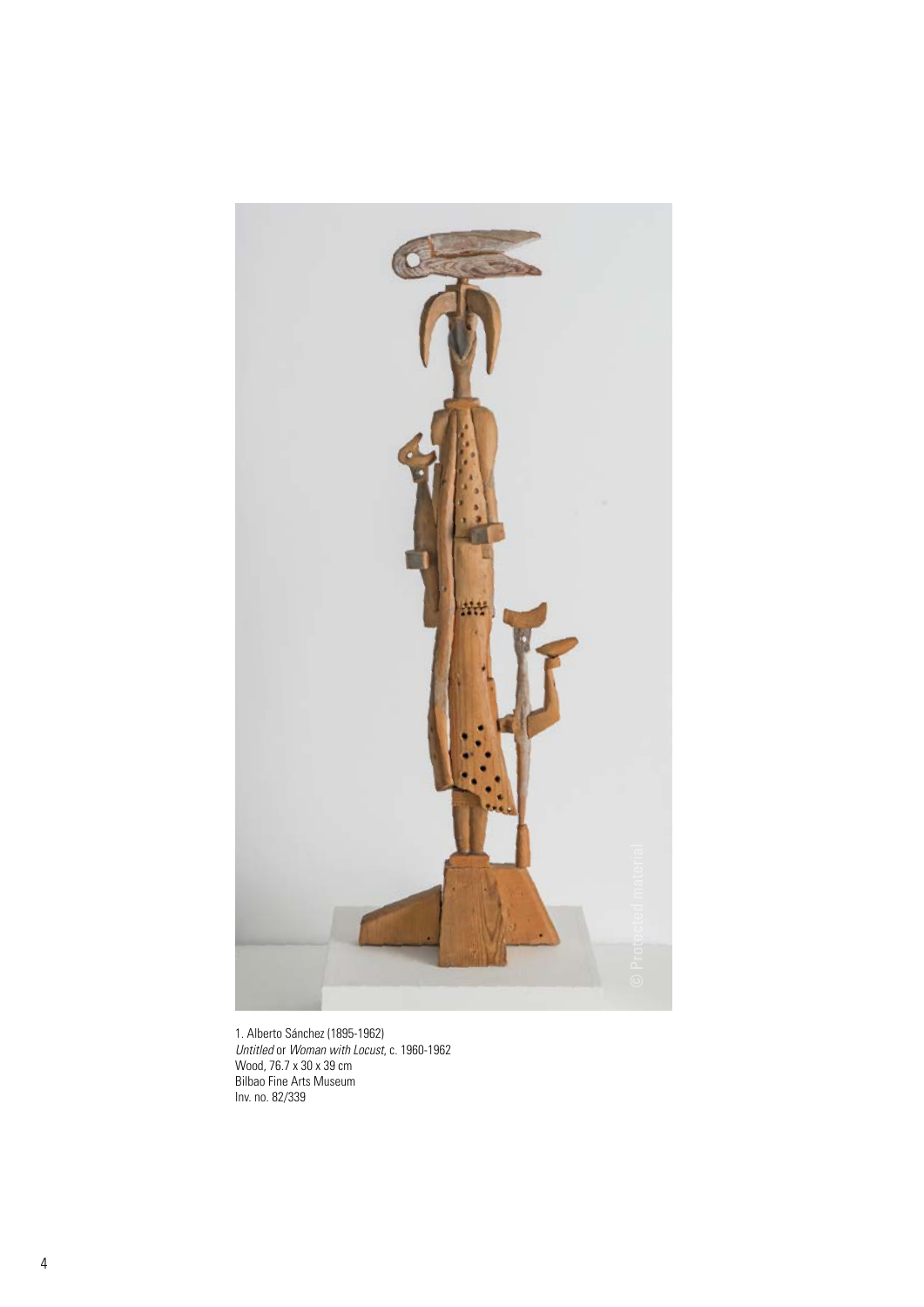

2. Alberto Sánchez (1895-1962) *Figures with Landscape*, c. 1960-1962 Gouache on paper, 152 x 300 cm Bilbao Fine Arts Museum Inv. no. 82/338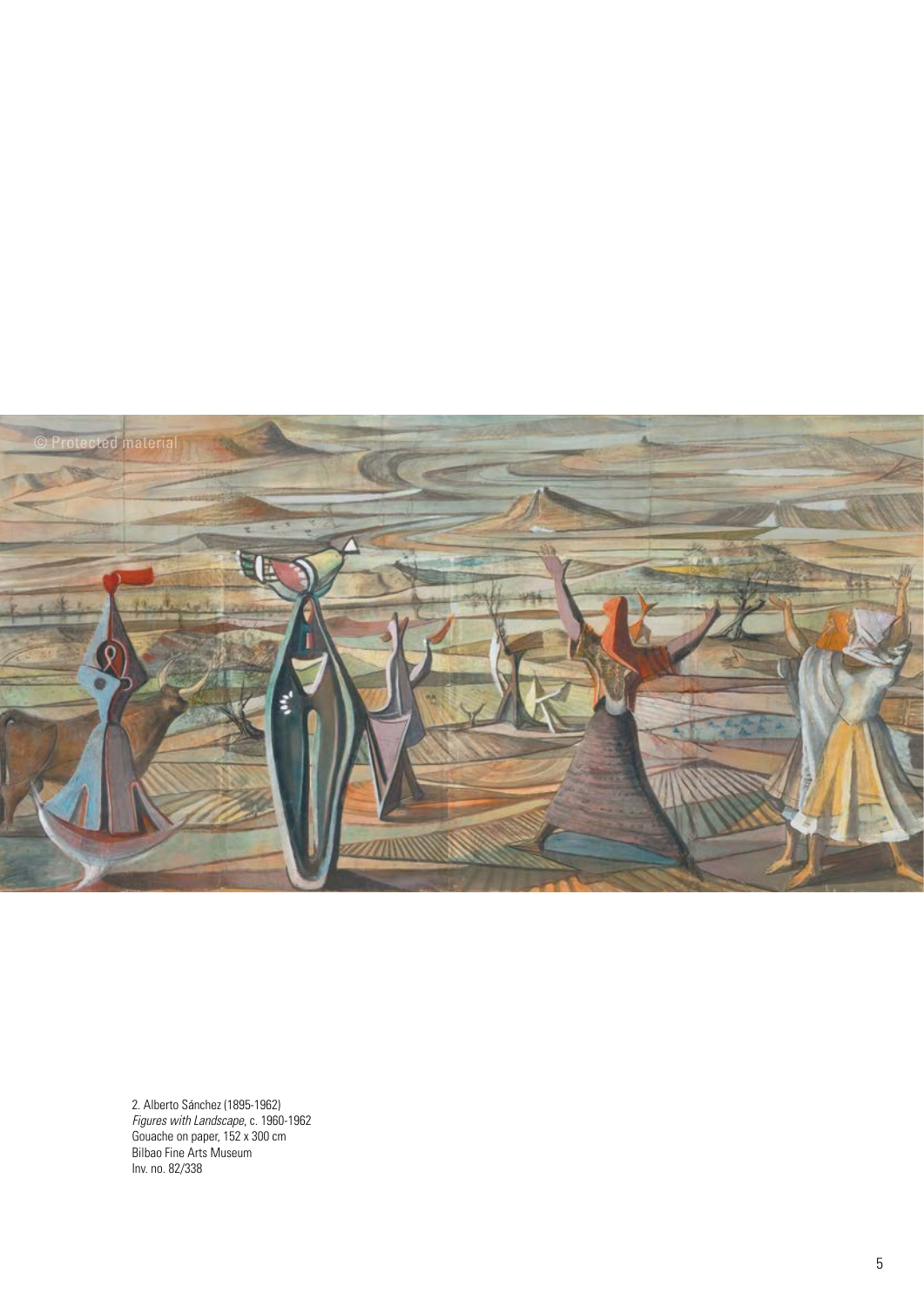Mateos, he became interested in the social function of art, a matter that prompted both budding artists to imagine revolutionary utopian projects, associated with the first reports of avant-garde movements elsewhere in Europe<sup>4</sup>. Direct contact with the works of Diego Rivera and María Blanchard on display at the *Exhibition of the Complete Painters,* held in Madrid in 1915 on the initiative of Ramón Gómez de la Serna proved a decisive factor in their move towards avant-garde forms<sup>5</sup>. However, Alberto's military service in Melilla separated him for a while from these two young artists.

From 1922, his friendship with painter Rafael Barradas would also turn out to be crucial. The Uruguayan artist gave Alberto first-hand knowledge of the avant-garde movements in Milan, Paris, Barcelona and Madrid. Noting Alberto's political concerns, Barradas, at that time at the forefront of the Madrid avant-garde, began to talk of the social implications of the "vibrationist" and "clownist" art that had informed his painting until then<sup>6</sup>. Barradas also put Alberto in direct contact with intellectuals, writers and artists (people like Federico García Lorca, Gabriel García Maroto, Manuel Abril, the caricaturist Garrán, Maruja Mallo, Rafael Cansinos Assens, Ángel Ferrant and Salvador Dalí) who were shaping the avant-garde movement in Madrid at that time<sup>7</sup>.

Alberto made his debut on the larger stage of Spanish art at the 1925 *Exhibition of the Society of Iberian Artists* (ESAI) presented at the Madrid's Retiro palaces. This was a key event in the process of modernizing the country's art, as many of the artists involved first caught the public's eye here, before going on to become major figures: Dalí, Palencia, Cossío, Maroto, Peinado, Ucelay, Moreno Villa, Sáenz de Tejada, Bores, Guezala, Pelegrín, Ferrant and other young artists on the trail of the modern, who had the opportunity of sharing wall space with established artists like Barradas himself, Arteta, Piñole, Pichot, Solana and Echevarría<sup>8</sup>. Apart from social realism<sup>9</sup>, the drawings and sculptures Alberto showed for the first time at that exhibition already contained Cubist and Futurist elements, as is clear from *The Blind Man with the Lute* [fig. 3], *Basque Cartwright* (Queen Sofia National Museum Art Centre - MNCARS, Madrid) and *María de Padilla* [fig. 4], all executed between 1923 and 1925. But at the same time these works connected with the new sensibilities coalescing in the "return to order" dominant in Europe and just taking hold in Spain. *Countrywoman,* from 1923-1925 (MNCARS, Madrid) provides a good example of this ability to connect with the new direction.

Between 1926 and 1928 Alberto received a grant from the Provincial Council of Toledo. The money allowed him to work more, to fine-tune his Cubist- and Futurist-inspired visual idiom<sup>10</sup> and to take part in an important exhibition in Madrid<sup>11</sup>. Despite the welcome funds, his fragile economic position did not really improve for some years, until he had staged a number of exhibitions and become a leading light in the circles working to renew art in Madrid. Obtaining a post as drawing teacher in a secondary school at El Escorial in 1933 was also a great help.

<sup>4</sup> Both imagined a House of the People conceived in what might almost be Futurist architecture (Ibid.). Around that time, Alberto and Mateos apparently travelled to Portugal.

<sup>5</sup> For everything about the avant-garde in Madrid prior to 1925, *cf.* García García 2005.

<sup>6</sup> "Vibrationism" and "clownism" were names coined by Barradas for the painting he did between 1917 and 1922. Barradas called the idiom he used after sharing his artistic preoccupations with Alberto "paperboard vision".

<sup>7</sup> These contacts enabled Alberto to begin publishing his drawings in avant-garde journals like the *Alfar* in A Coruña and *Ronsel* in Lugo*.*

<sup>8</sup> *Cf.* the catalogue for the ESAI commemorative exhibition (Madrid/Bilbao 1995).

<sup>9</sup> Although not exhibited at Iberian Artists, an eloquent example of this social realism is the watercolour entitled *The Yard,* 1925-1926 (private collection).

<sup>10</sup> In 1929 or thereabouts, the earliest biomorphic features began to appear in this Cubist-cum-Futurist idiom, together with a visual vocabulary of a strongly signic nature not entirely remote from the one being used in Paris by Spanish artists of the lyrical figuration movement.

<sup>11</sup> Alberto was the only artist to take part in the *Exhibition of Paintings and Sculptures by Spaniards Resident in Paris* without actually having been to Paris. Organized by the Society for Courses & Lectures, the exhibition was mounted in the Botanical Gardens in Madrid in March 1929.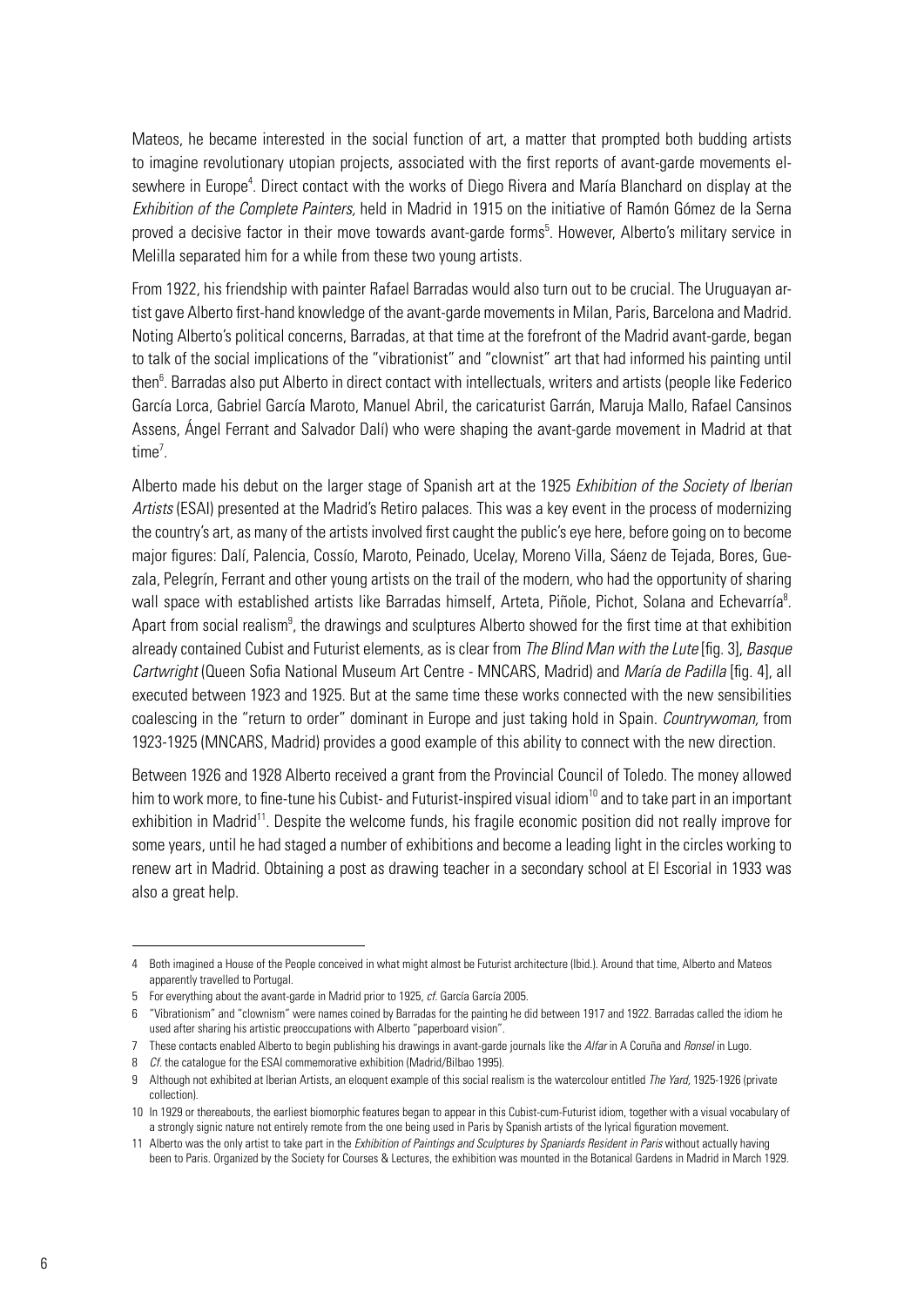

3. Alberto Sánchez (1895-1962) *The Blind Man with the Lute*, 1923-1925 Plaster with polychrome, 51 x 14 x 13 cm Museo Nacional Centro de Arte Reina Sofía, Madrid Inv. no. AD01812

4. Alberto Sánchez (1895-1962) *María de Padilla*, 1923-1925 Plaster with polychrome, 92.3 x 39 x 33 cm IVAM, Institut Valencià d'Art Modern, Regional Government of Valencia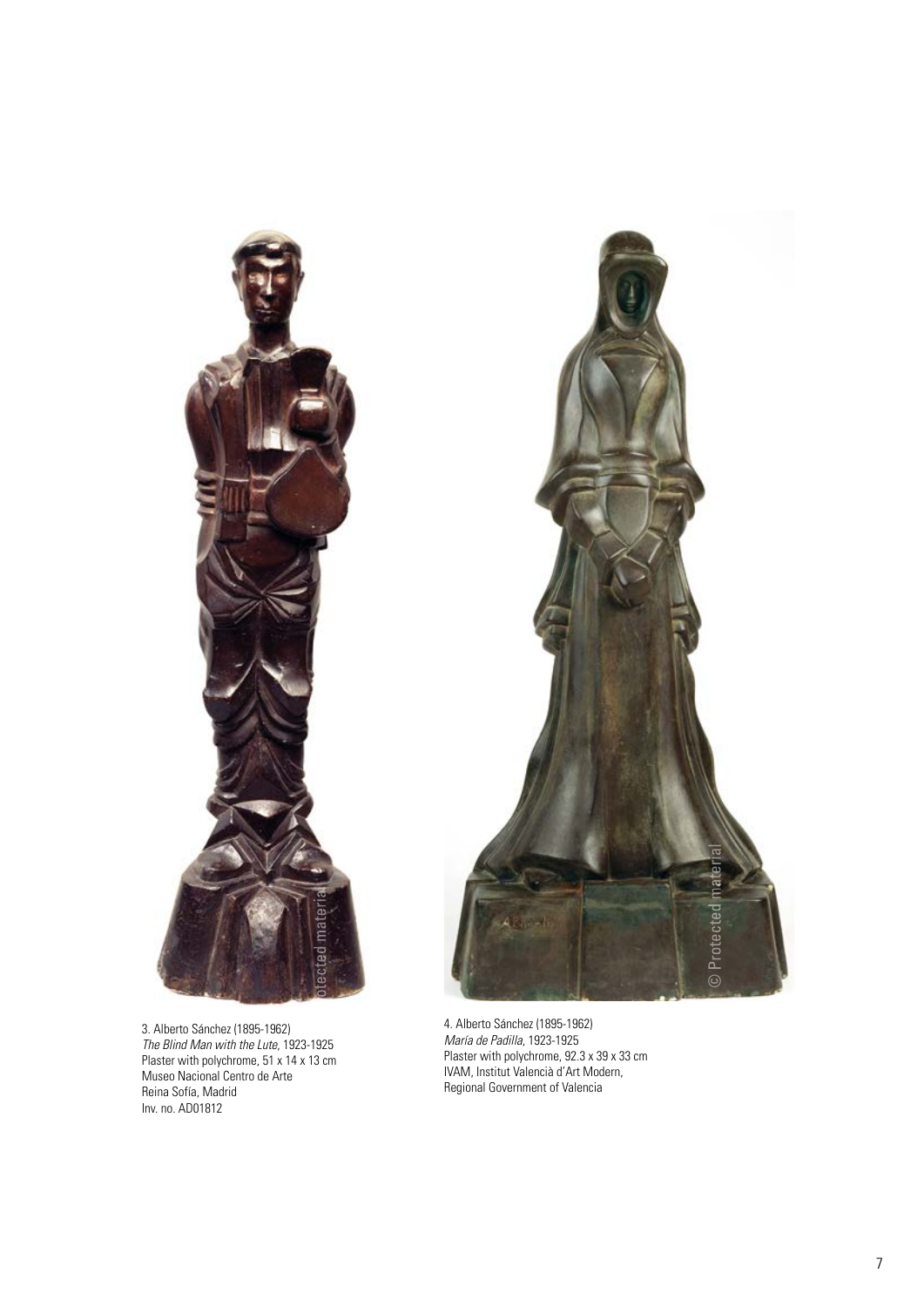

5. Alberto Sánchez (1895-1962) Sketch for the scenery for *Numancia*, 1936 Watercolour on paper, 54.5 x 73.5 cm Banco Santander Collection

Months before the proclamation of the Second Republic, Alberto had launched, together with painter Benjamín Palencia, from Albacete, and sculptor Pancho Lasso, from the Canaries, what we know today as the School of Vallecas, the true poetic focus of his aesthetics<sup>12</sup>.

From the beginning of this legendary Vallecas "school" up to the outbreak of the Civil War, many artists, writers and intellectuals from all over Spain came to share its poetic focus and what could almost be described as initiation experiences. The roster included Maruja Mallo, Manuel Díaz Caneja, Antonio Rodríguez Luna, Eduardo Díaz Yepes, Antonio Ballester, Nicolás de Lekuona, Francisco Mateos, Jorge Oteiza, Miguel Hernández, Rafael Alberti, Gil Bel, Luis Felipe Vivanco, José Herrera Petere and Federico García Lorca (possibly Moreno Villa too). Two major Spanish-American poets, Pablo Neruda and Raúl González Tuñón, also heeded the call of the Vallecas school. Some of the prime movers in Republican Spain's resplendent arts and cultural scene were attracted to the Vallecas movement, which obviously did Alberto's career and reputation no harm at all. Besides a large group of paintings and sculptures by the artists involved, they and the writers who shared the experience produced manifesto-style and literary texts inspired by what we might term the Vallecas Poetics<sup>13</sup>. A paradigmatic example of this production is a note written by Alberto, "*Words of a Sculptor"*, which had the impact of a genuine manifesto<sup>14</sup>.

Alberto's Vallecas work would be shown in a number of exhibitions held in Spain until the outbreak of the Civil War<sup>15</sup>. One shouldn't forget either that several curtains by Alberto done in the Vallecas visual idiom

<sup>12</sup> The name Vallecas School was never actually used in the 1930s. Alberto coined it in an autobiographical essay written in Moscow in the summer of 1960 and later published in Valencia (Alberto 1975). The name has been used frequently by later historians. Nevertheless, the phrase Vallecas Poetics gradually became accepted and established.

<sup>13</sup> Much has been written about the Vallecas School. The most complete recent publication on the subject is the exhibition catalogue Alicante 2011. The catalogue includes all the writings inspired by the Vallecas experience, either by Alberto and Palencia or by the other artists and writers who also participated.

<sup>14</sup> Alberto 1933.

<sup>15</sup> Alberto exhibited with Benjamín Palencia in the Madrid Athenaeum in June 1931. In October that year at the same venue he staged a one-man show. In June 1933 he joined the Constructive Group at Madrid's Autumn Show and in April 1936 he had another one-man show at the Madrid premises of the ADLAN (Friends of the New Arts).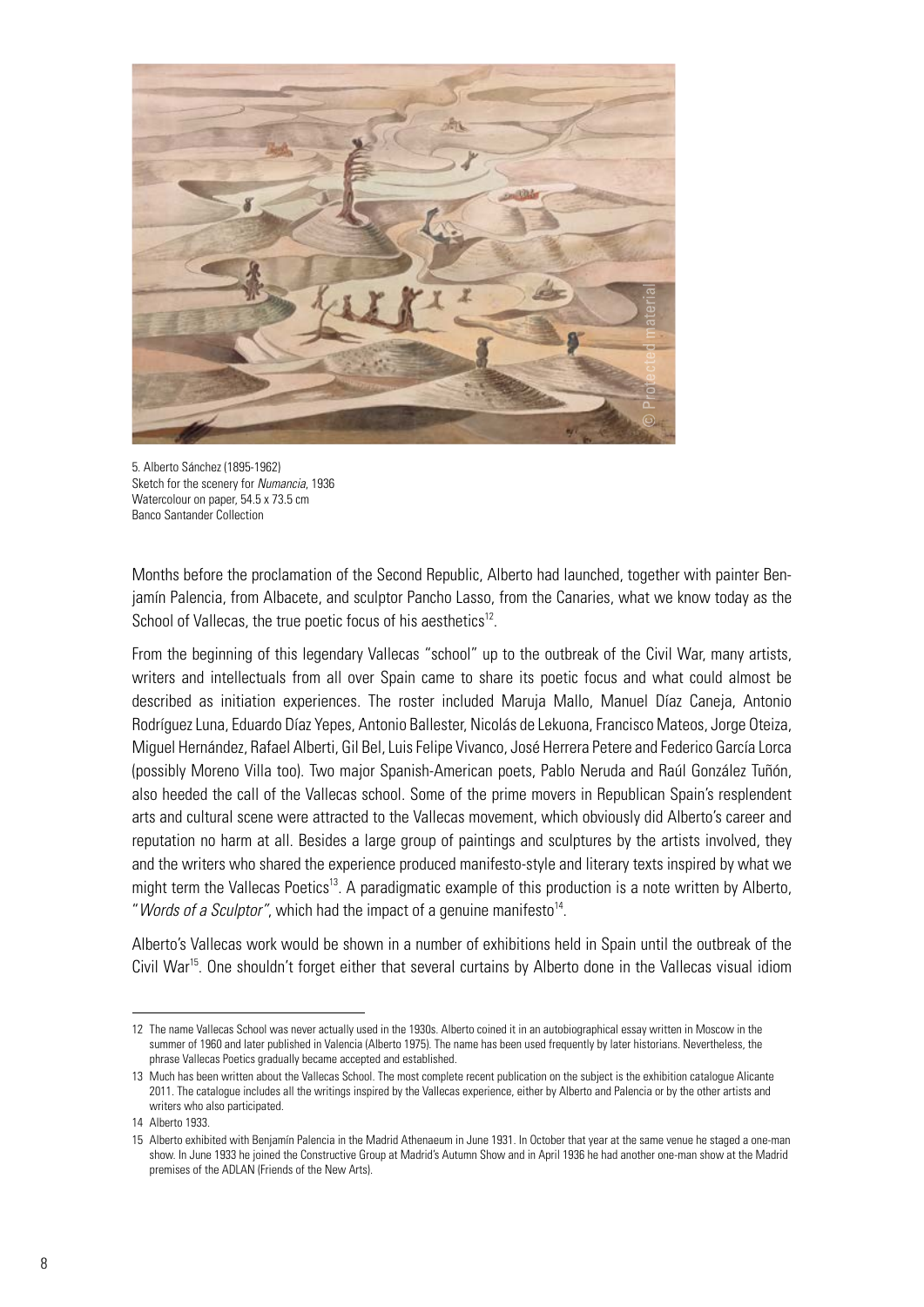framed plays staged by Lorca's travelling theatre La Barraca<sup>16</sup>, and other theatre shows premiered in cities around the country [fig. 5]17. In 1933, Alberto and other Vallecas regulars (Maruja Mallo, Benjamín Palencia, Eduardo Díaz Yepes, Francisco Mateos, Antonio Rodríguez Luna and José Moreno Villa) also showcased their aesthetic in the activities of the Constructive Art Artists' Group, organized by Torres García during his brief return to Spain.

Long group walks on the outskirts of Madrid or around the countryside of Guadalajara and Toledo in search of inspiration were a major factor in forging Alberto's Vallecas aesthetic. Witness to these moments of poetic fusion with nature, or even with the margins of the city or the dunghill, were paintings and sculptures that shuffled earthy, rural, traditional, popular or plain slummy images shot through with the artists' urge to be modern. Such forms were expressed in a biomorphic idiom bordering on the kind of language used by Surrealists like Tanguy and Dalí; it was also in line with the poetic imagery Miró used in the early 1920s and was more than capable of living alongside developments in the vanguard of international sculpture, in the work produced at the time by Brancusi, Arp and Henry Moore. Above all it was on a par with Picasso's late-1920s projects in sculpture featured in avant-garde journals.

Most of Alberto's Vallecas works disappeared during the Civil War and all that remains of them are photographs. But the surviving sculptures, drawings and watercolours<sup>18</sup> show with persuasive physical force the quasi-Pantheistic urge that inspired all of Alberto's other work. They are the expression of nature understood both as a sort of intimate distinguishing feature and a threshold opening on to the infinite; an infinity that is within hand's reach and supportive of the present, where the zoological, vegetable and geological seem to interweave in an endless loop of essential tensions and a kind of orogenic memory. And yet these works are tangible evidence offered to the human race of the possibility of a form of poetic being. This is where the really revolutionary facet of Alberto's work was thought to be found and where it is still held to reside today.

To the extent that part of his drawings, sculptures and theatre scenery designs had little to do with the tenets of social and political realism then underlying left-wing alternatives in art, Alberto found himself involved in a famous debate with Josep Renau and Antonio Rodríguez Luna. Held in 1935 in the pages of the Valencia-based journal *New Culture,* the discussion was about what sort of wrapping the formal nature of politically committed art should come in<sup>19</sup>. Although all three were on the same ideological side, Renau and Luna reproached Alberto for his tendency towards abstract forms. However, Alberto, clearly at one with the ideals and strategies of his fellow debaters, had already produced, and would continue to produce, works of social realism and even corrosive political satire, as drawings of his published in *October* and in *New Culture* demonstrated.

<sup>16</sup> A good number of sketches, made between 1933 and 1936 for the scenery and extras of Lope de Vega's classic play *Fuenteovejuna*, survive in several private collections. The play was staged by La Barraca around Spain.

<sup>17</sup> Also done in the Vallecas idiom was the scenery for *The Procession of the Cuckolds,* (1933, MNCARS), staged in Madrid by the company run by Ignacio Sánchez Mejías and the dancer and choreographer known as La Argentinita, which have survived completely intact. Also surviving are sketches for the scenery for *Numancia* by Cervantes (1936, Banco Santander Collection), staged in Valencia, the scenery for *The Guilds of Valencia* by Altolaguirre and Bergamín, staged in Valencia in 1937, known only from photographs, and the scenery for another *Fuenteovejuna* (1937, private collection) planned for Paris although never premiered.

<sup>18</sup> Only four genuine Vallecas sculptures form the 1930s survive (two in the MNCARS, one in a private collection and the other in the MACBA in Barcelona), although we know from several documentary sources that he produced a further fifteen. Of his two-dimensional works, some twenty drawings and watercolours are in private and public collections, although we have documentary evidence of another twelve.

<sup>19</sup> The entire debate was reproduced in the catalogue of the great MNCARS anthological exhibition (Madrid/Toledo/Barcelona 2001, pp. 411, 435-443).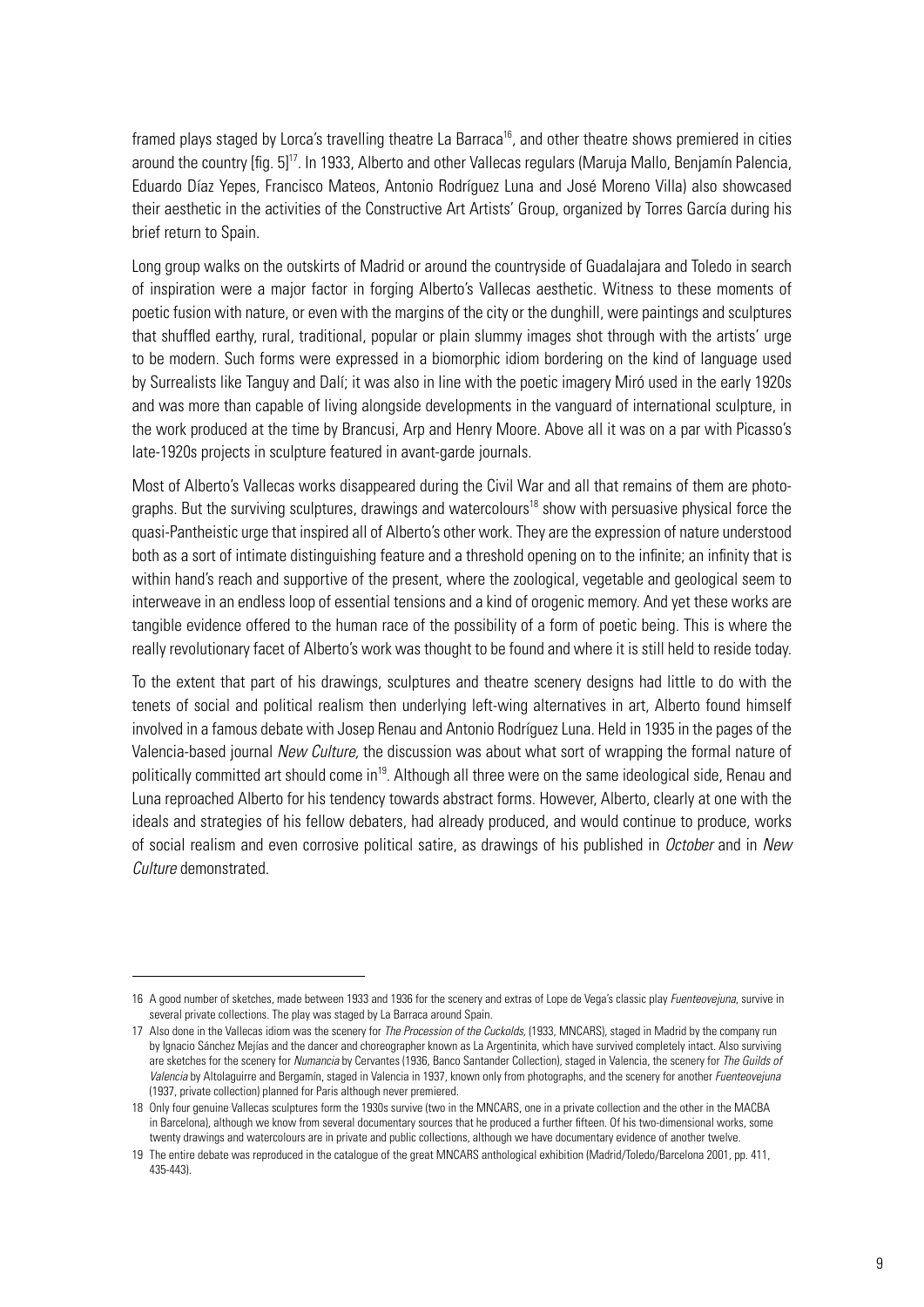In 1932 and 1933, Alberto's Vallecas idiom made an appearance in Copenhagen and Berlin, where he had been invited to take part in exhibitions organized by the revived Society of Iberian Artists, a modernizing platform to which the Republican government gave its (de facto) support<sup>20</sup>. But his most memorable international presentation came in Paris, at the 1937 *Exposition Internationale des Arts et Techniques dans la Vie Moderne*.

With the Civil War in full swing, the Spanish participation in this international exhibition was closely monitored by nations that would soon themselves be locked in a far bigger, and far more ferocious conflict. The visual language of Vallecas at its purest informed *The Spanish People Is on a Path that Leads to a Star* [fig. 6], the huge, totemic sculpture installed at the entrance to the Spanish Pavilion<sup>21</sup>. Designed by Josep Maria Sert and Luis Lacasa, the pavilion was decorated with the changing political photomontages of Renau, then the republican government's general director for the Fine Arts. Also on display inside the small, functional building (itself an authentic agitprop machine) were major works like Picasso's *Guernica*, Miró's *The Anti-Fascist Peasant Farmer and the Social Revolution*, Calder's *Mercury Fountain* and Julio González's *Montserrat*, also expressly conceived for the occasion. In a regularly rotated exhibition, a huge number of works appeared by all the artists loyal to the Republican cause. For this building Alberto used Vallecas-style forms in the shelves he designed for the popular arts section<sup>22</sup>.

In September 1938, Alberto, his wife Clara Sancha and son Alcaén moved to the Soviet Union. Alberto went as a teacher for the Spanish children evacuated there. Thus began what might be termed a transplantation that would last until the sculptor's death in  $1962^{23}$ .

After settling originally in Moscow, the events of World War 2, which had turned much Soviet territory into a huge battlefield, obliged the family to live in the Soviet Republic of Bashkiria between 1941 and 1943. In late 1943 they were able to return definitively to Moscow.

At the beginning of exile, Alberto worked principally as a scenery painter<sup>24</sup>, also producing figurative still-life paintings not too far removed from the international current of magic realism that had been a part of modern painting in the period between the wars  $[fig. 7]^{25}$ . However, he temporarily gave up work as a sculptor, as the abstract language expressed in his forms did not fit in with the official guidelines for Soviet art.

This renunciation or, more accurately, "abstention", was not the mere result of censorship, as Alberto was happy to use an idiom not in contradiction with what was known as socialist realism<sup>26</sup>. Even so, following the death of Stalin and, above all, the symptoms of a thaw in 1956 (in the aftermath of the 20th CPSU Congress), the artist took up sculpting again, gradually resuscitating the forms through which he had expressed his Vallecas vision during the Second Republic.

<sup>20</sup> The most complete review of the Society of Iberian Artists during the Republic is to be found in Pérez Segura 2002.

<sup>21</sup> To mark the anthological exhibition on Alberto at the MNCARS (Madrid/Toledo/Barcelona 2001), the artist Jorge Ballester produced a 1:1 scale reproduction (13 metres high) of Alberto's monolith (the present whereabouts of the original being unknown) which was put up opposite the Museum façade. It is still there today. Ballester worked from the original mock-up now in the MNCARS, together with several contemporary photographs taken by Dora Maar and other reporters. Shortly after the exhibition, a small cedar-wood model that Alberto had presented to Miró in Paris appeared. This mock-up is now in a private collection.

<sup>22</sup> The most complete study of the Spanish Pavilion at the 1937 Paris Universal Exhibition is still the catalogue of the MNCARS commemorative exhibition curated by Josefina Alix (Madrid 1987).

<sup>23</sup> The most detailed and complete review of Alberto's life and career in the Soviet Union is Concha Lomba's essay in the catalogue of the MNCARS anthological: Madrid/Toledo/Barcelona 2001, pp. 73-112.

<sup>24</sup> Alberto's abundant stage scenery work in the Soviet Union is still under the microscope. He worked for the Kamerni Theatre, the Theatre of Miniatures, the Gypsy Theatre, the Children's Theatre, the Ossoaviajin Theatre and also the Mayakovsky Theatre.

<sup>25</sup> Seven of these still-life paintings and two self-portraits were displayed in the MNCARS anthological (Madrid/Toledo/Barcelona 2001). Their modern realism has links with the kind of work produced in a number of European movements in the thirties, and has awakened critical interest that until recently had been submerged by his supposed "renunciation of the avant-garde idiom".

<sup>26</sup> Alberto's son Alcaén has on numerous occasions confirmed this interpretation of the shift in his production towards realism.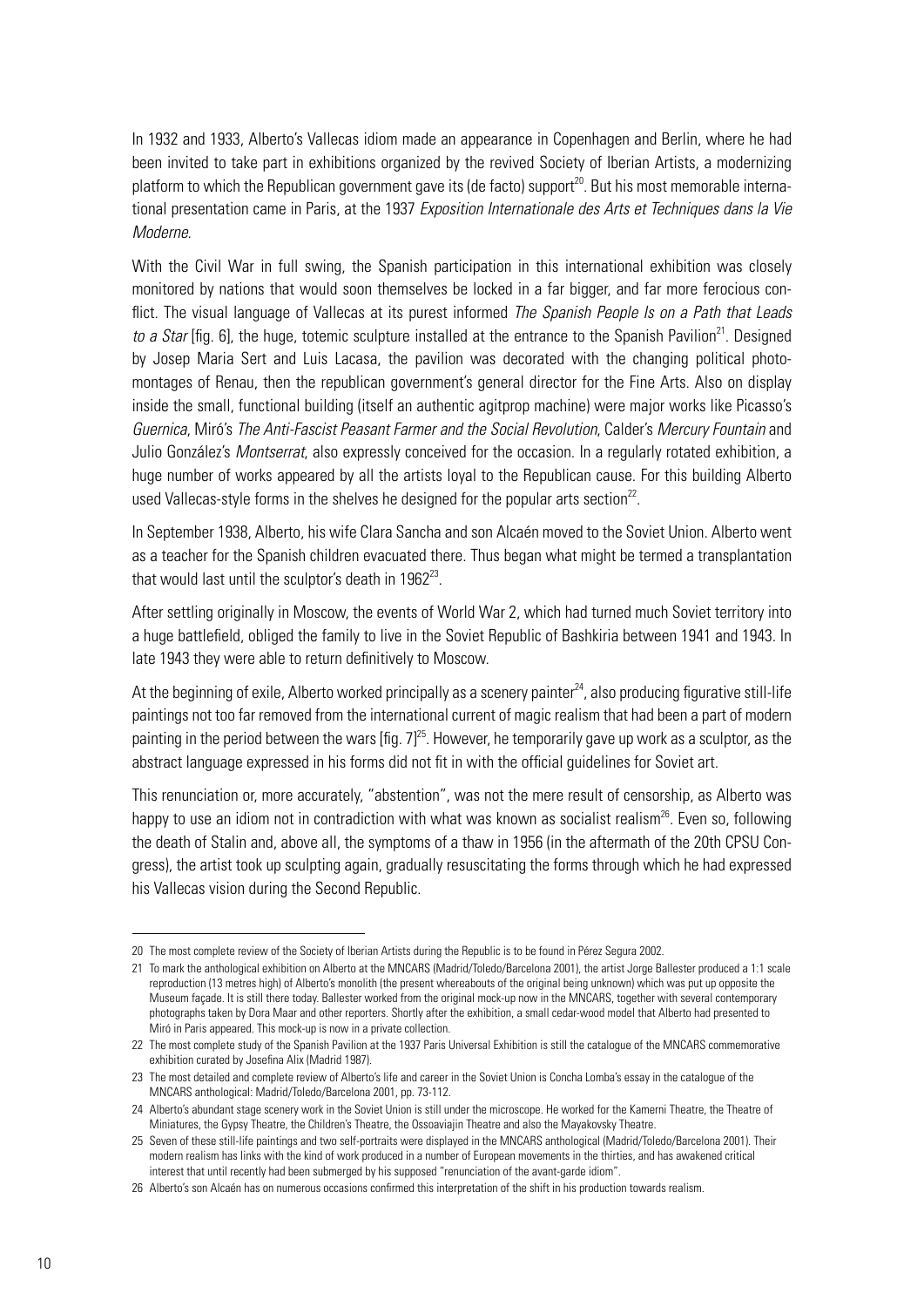

6. Alberto Sánchez (1895-1962) Mock-up of *The Spanish People Is on a Path that Leads to a Star*, 1937 Polished black plaster, 184.5 x 32 x 33 cm Museo Nacional Centro de Arte Reina Sofía, Madrid Inv. no. AS11424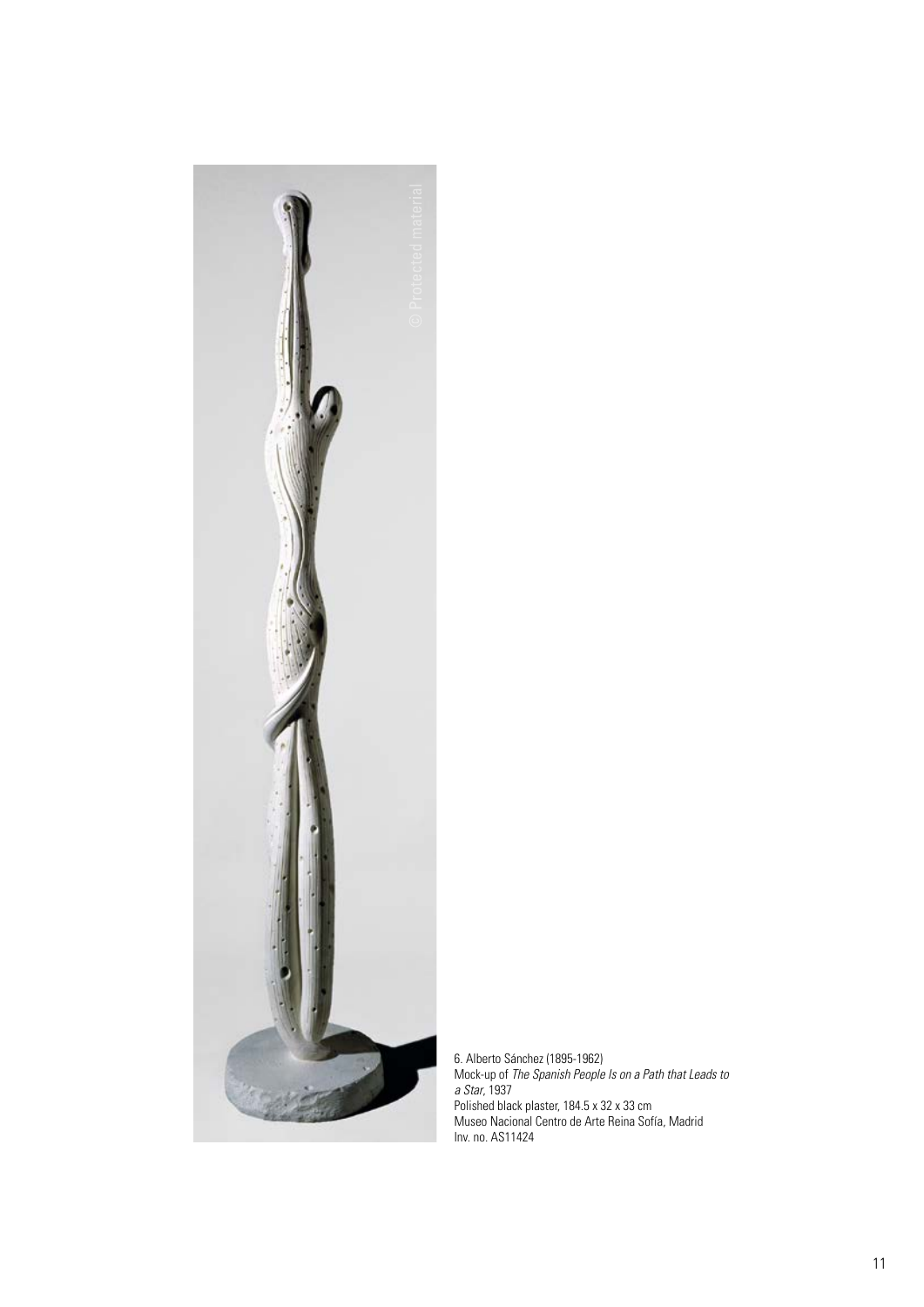

7. Alberto Sánchez (1895-1962) *Still Life*, 1949-1954 Oil on canvas, 50.7 x 62.5 cm Private collection

In those years, Rafael Alberti, Juan Rejano, Pablo Neruda, Louis Aragon, Pyotr Konchalovsky and a host of other intellectuals and artists visited Alberto at his Moscow home, a small flat decorated with Spanishinspired furniture and imitation tiles he had made up and painted. Though modest, the flat was a much more decorous place than the other homes the sculptor and his family had previously known, as Alberto's son Alcaén has since insisted. In 1957 Alberto visited Peking accompanied by Luis Lacasa.

In 1956 and 1957 Alberto produced twenty or so sculptures and worked as an adviser on Kózintsev's film *Don Quixote*27; from 1958 to 1960 he produced a further dozen sculptures [figs. 8 and 9]; and finally, between 1960 and his death in 1962, another ten $^{28}$ . In all of them the forms he developed during the Vallecas phase are appreciable, now hybridizing with others from the new natural, anthropological context Alberto was then moving in. At the same time he produced other two-dimensional works in which this Vallecas visual idiom (also rooted, understandably enough, in the Russian landscape) expresses places, figures and projects for monuments that complement the imagery deployed in his sculptures.

Airbrushed out of Spain's historic memory by the Franco regime after the Civil War, interest in Alberto and his work was reawakened in the mid-1960 $s^{29}$ . He more or less recovered his status as an artist after the anthological exhibition held at the Spanish Museum of Contemporary Art in May 1970<sup>30</sup>. Today he is unanimously acclaimed as a benchmark figure for any reasoned overview of Spanish art in the first half of the 20th century.

<sup>27</sup> His work with the Soviet filmmaker and the persistence in his Russian work of what he had done in Spain were the central themes of another one-man Alberto exhibition: Albacete/Córdoba 2005.

<sup>28</sup> Almost all these works were included in the MNCARS anthological: Madrid/Toledo/Barcelona 2001, pp. 108-331.

<sup>29</sup> In what were the earliest rigorous exhumations of the art of that period, Valeriano Bozal gave Alberto a fundamental role: Bozal 1965, Bozal 1967.

<sup>30</sup> Madrid 1970. Alberto definitively secured his place in accounts of 20th century Spanish art after the anthological exhibition at the Bilbao Fine Arts Museum (Bilbao 1997) and, above all, after the MNCARS anthological referred to *passim* (Madrid/Toledo/Barcelona 2001).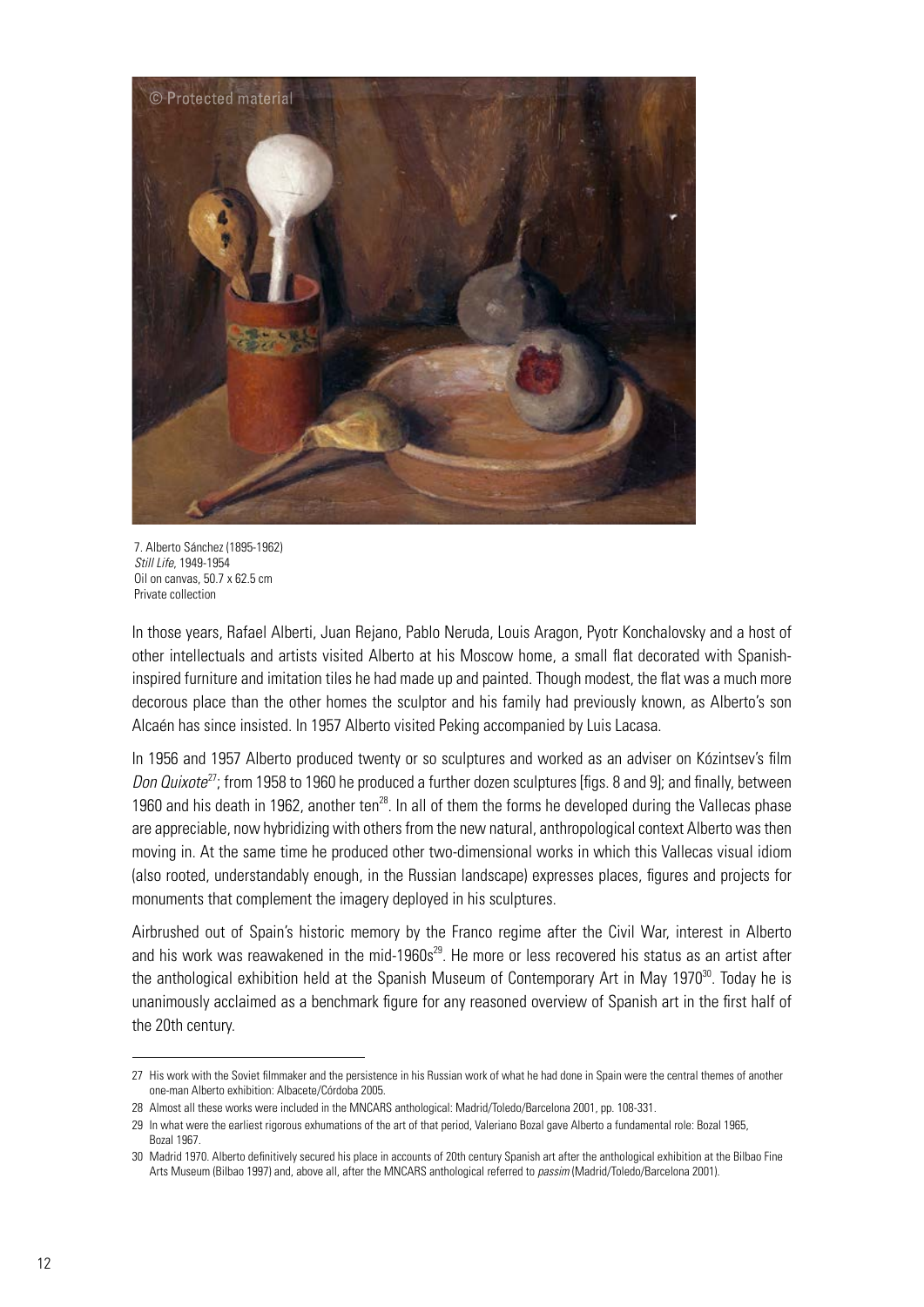

8. Alberto Sánchez (1895-1962) *Caucasus Partridge*, 1957-1958 Wood with polychrome. 44 x 13 x 32.5 cm Museo Nacional Centro de Arte Reina Sofía, Madrid Inv. no. AS08112



9. Alberto Sánchez (1895-1962) *Bull and Landscape*, 1959 Wood, metal and iron, all with polychrome, 57.5 x 29.5 x 28 cm MACBA Collection. MACBA Foundation, Barcelona Inv. no. 0042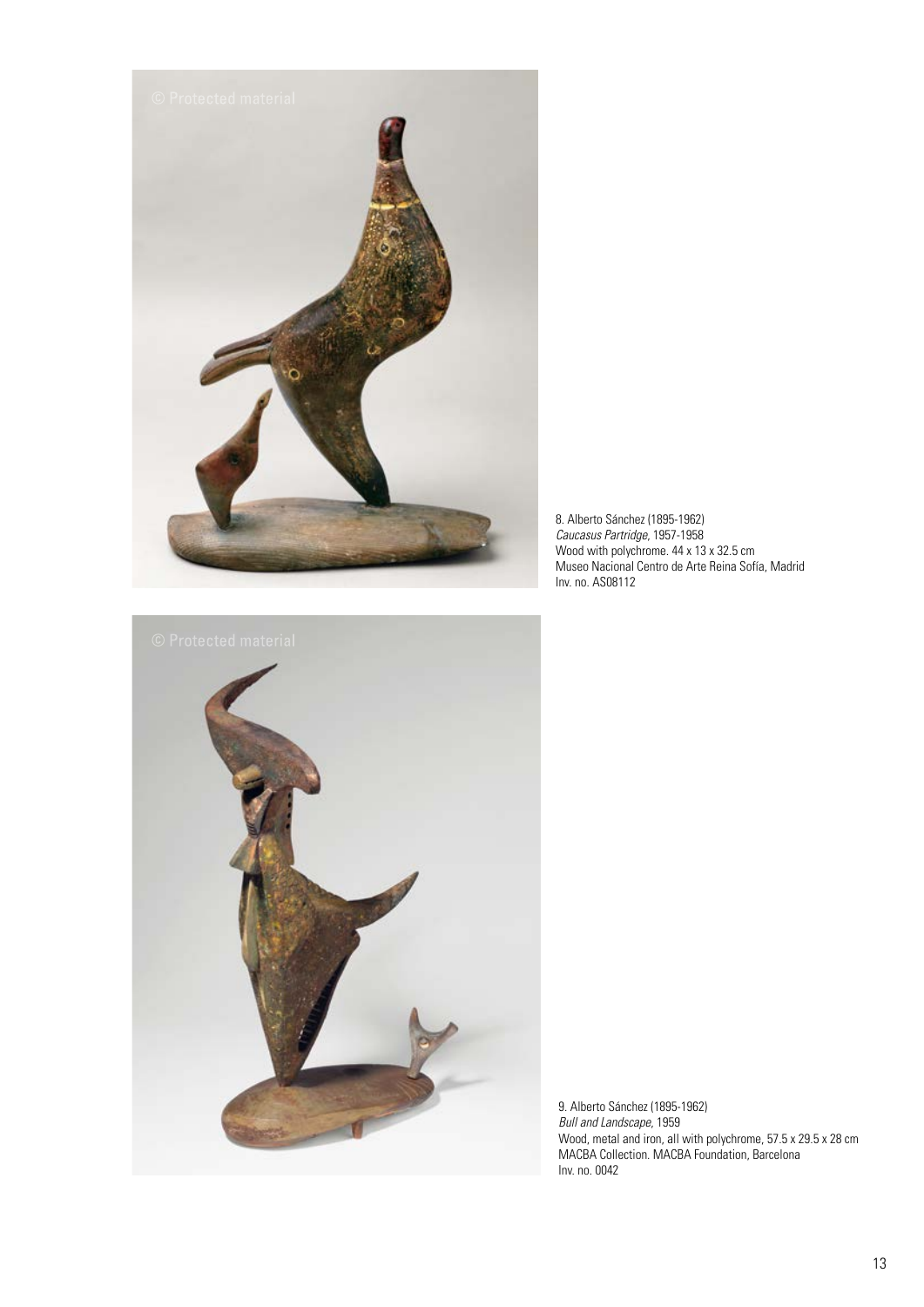# Alberto at the Bilbao Fine Arts Museum

The two works by Alberto in the Bilbao Fine Arts Museum collection were produced in the last two years of his life. The dates given (between 1960 and 1962) constitute a rigorous, reliable chronological parameter backed by Alcaén Sánchez Sancha, the artist's only child, who actually saw these works being executed when he was a young boy. Regarding Alberto's work as a sculptor during the exile, Alcaén also has photographs that allow us to date the group of three-dimensional sculptures Alberto made in the Soviet Union in the three periods I mentioned $31$ .

### Woman with Locust

This untitled work, unofficially known as *Woman with Locust*, is another variation on maternity, a constant theme in Alberto's sculpture. It also conjures up the totem image of monumental structures based on figures conceived on vertical axes. These are all standard features in the artist's career.

Motherhood appears early on in Alberto's work, and is particularly appreciable in some especially significant examples. We know, for instance, that in the 1925 Iberian Artists exhibition, there was a *Maternity* based on constructive planes<sup>32</sup>. Contemporary press cuttings illustrate the basic sketch for his *Monument to the Children* (1929), submitted to the 1930 National Sculpture Competition, in which the central figure is a motherhood figure, clearly couched for the first time in the biomorphic idiom that rapidly spread to inform his entire Vallecas production. The motherhood sculpted from this monument with a point puncher on Novelda limestone in 1933 is now part of the MNCARS collection [fig. 10]. The woman with child theme reappears in sculptures done in the Soviet Union, as it also does in a more explicit work done between 1958 and 1960 $33$ . Absolutely central to Alberto's whole oeuvre, the female figure is invested with a range of symbolic meanings, featuring as mother, lover and Spanish countrywoman. In the Bilbao Fine Arts Museum sculpture, the notion of maternity is expressed in the small child-like being perched on the mother figure's right arm, which is in turn echoed and invigorated by the other, slightly larger figure to the left of the central one.

Understood metaphorically as a "vertical aggregation or development of objects, beings or forms", the totem clearly found its paradigmatic expression in *The Spanish People Is on a Path that Leads to a Star* monolith (1937). But it had appeared regularly in Alberto's work during the preceding decade. By way of example, one may point to forms in *Monument to the Children,* in his projects for monumental fountains outlined between 1929 and 1931<sup>34</sup>, in the sculpture *Gesture of a Country Woman, on a Road, in the Rain* (1931-1932) [fig. 11] or the continuous presence of totemic features in the sketches for stage scenery that Alberto produced until his exile. Totem forms frequently reappear in the work he produced in his Russian period; they are appreciable in the oil painting *Russian Landscape* (c. 1947, private collection) and in sculptures like *Signpost for the River Belaya* (1958-1959) [fig. 12], *Clamour of Larks* (1958-1969) [fig. 13], *The Hunter of Roots* (1960-1962, Patio Herreriano Museum, Valladolid) and *The Cock and the Hen* (1960-1962, MNCARS). These are just the most eloquent sculptural examples, as these vertical aggregations also crop up regularly in his two-dimensional works.

<sup>31</sup> 1956-1957, 1958-1960 and 1960-1962. There are also a few works done previously (between 1949 and 1956). For example, *Miguel Hernández, The Author of Detective Novels, The Dog and the Monkey* and *The Message Bird* (all in private collections).

<sup>32</sup> Present whereabouts unknown, although reproduced in the press of the day and in Madrid/Toledo/Barcelona 2001, p. 31.

<sup>33</sup> I refer to the *Motherhood* (private collection) reproduced in Madrid/Toledo/Barcelona 2001, p. 310.

<sup>34</sup> Like the three in a private collection reproduced in Madrid/Toledo/Barcelona 2001, pp. 224 and 225.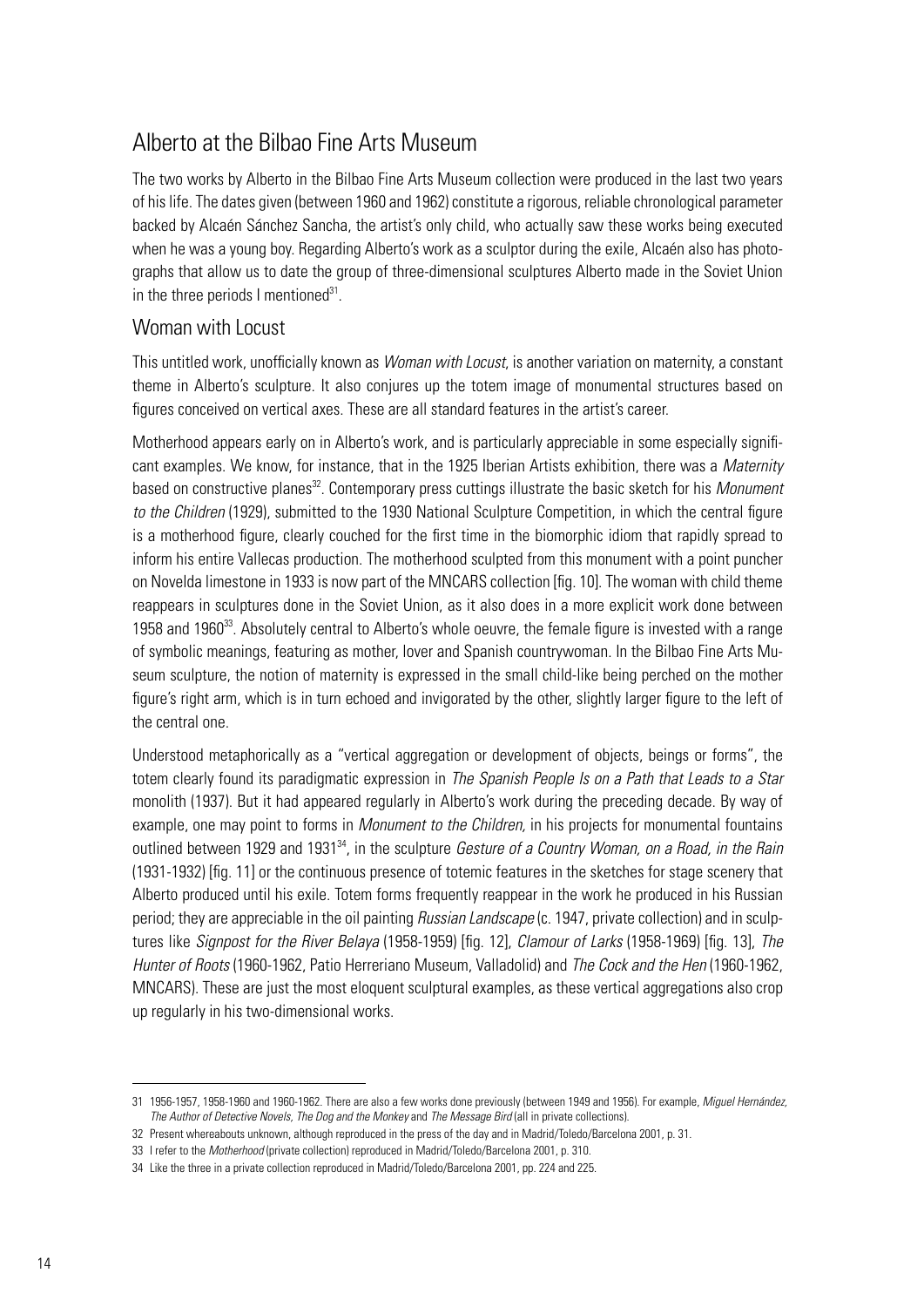

10. Alberto Sánchez (1895-1962) *Maternity*, 1929-1933 Novelda stone, 90.5 x 21.5 x 14 cm Museo Nacional Centro de Arte Reina Sofía, Madrid Inv. no. AS00625



11. Alberto Sánchez (1895-1962) *Gesture of a Country Woman, on a Road, in the Rain*, 1931-1932 Plaster with polychrome, 69.3 x 20 x 10 cm MACBA Collection. MACBA Foundation, Barcelona Inv. no. 0043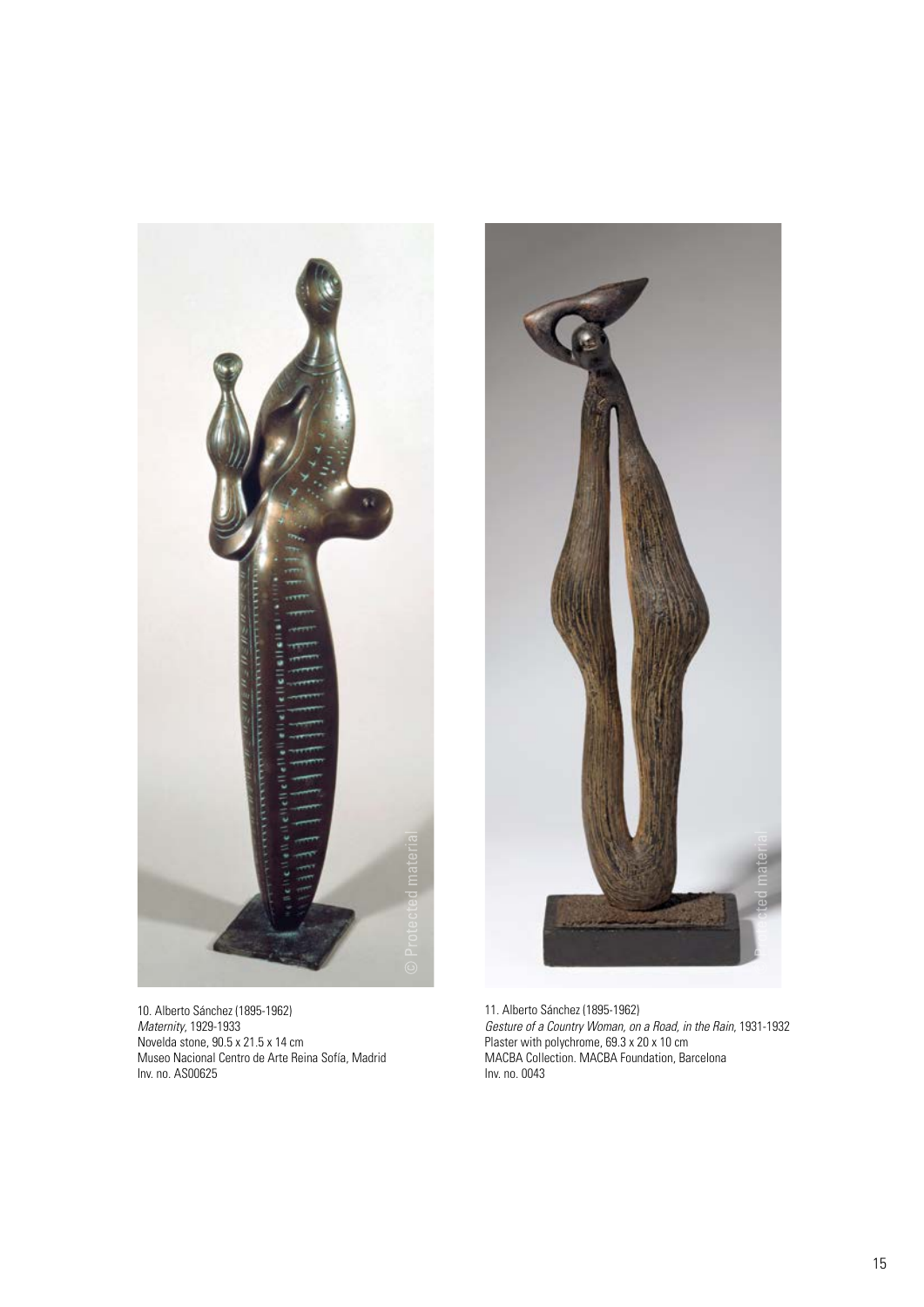

12. Alberto Sánchez (1895-1962) *Signpost for the River Belaya*, 1958-1959 Wood, bamboo, copper wire and modelling clay, 93.5 x 54 x 18 cm Museo Nacional Centro de Arte Reina Sofía, Madrid Inv. no. AS11391



13. Alberto Sánchez (1895-1962) *Clamour of Lark*s, 1958-1960 Oak and iron plate, 92.5 x 29 x 18 cm Museo Nacional Centro de Arte Reina Sofía, Madrid Inv. no. AS11392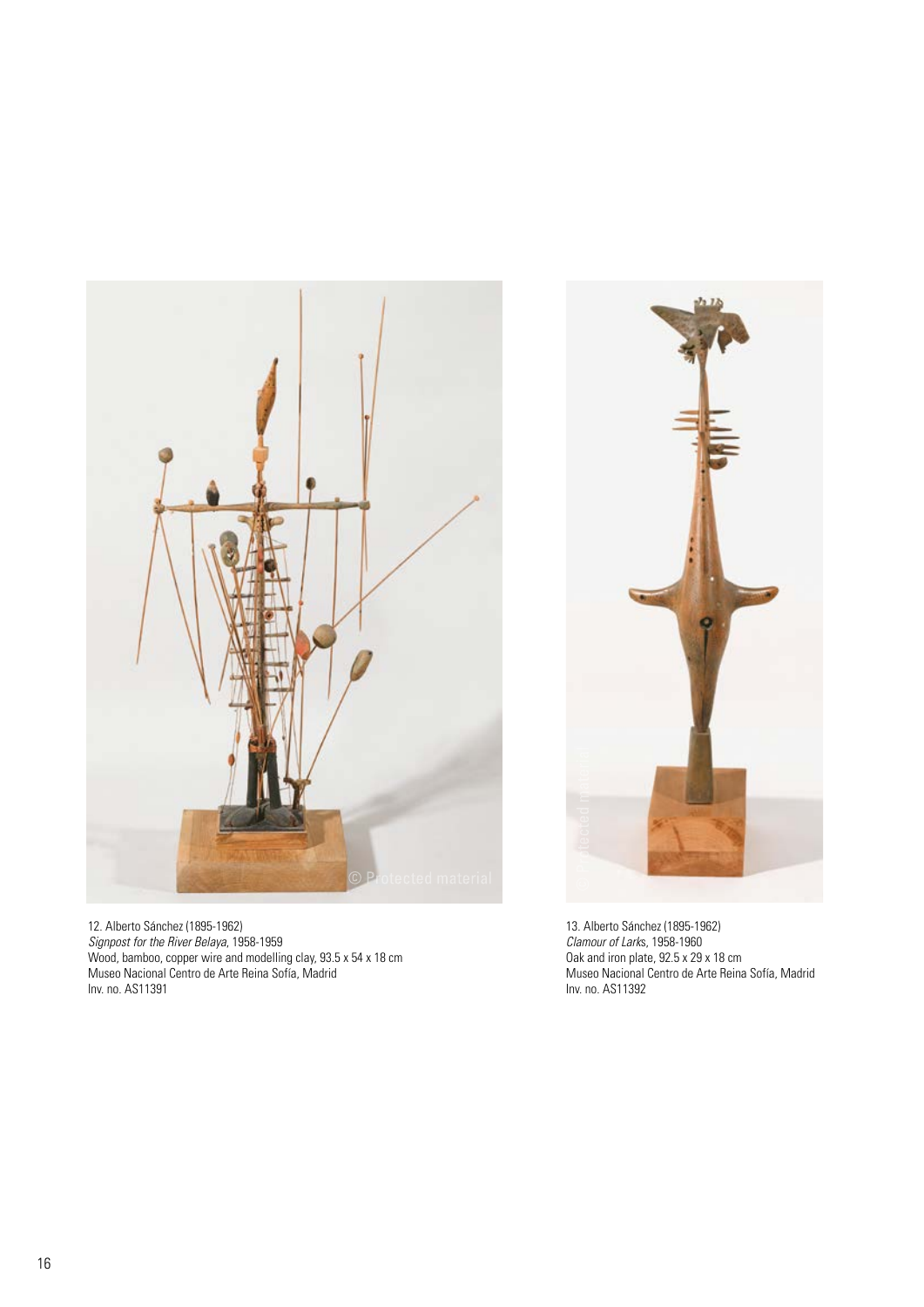

14. Alberto Sánchez (1895-1962) *Study for Sculpture Ends*, 1960-1962 Pencil on paper, 37.5 x 28.5 cm C.A.C.-Museo Patio Herreriano, Valladolid



15. Alberto Sánchez (1895-1962) *Monument to the Birds*, 1931-1932 Present whereabouts unknown

In *Woman with Locust* the totemic structure is quite clear, the work being an explicit, physical vertical aggregation of forms fragmentarily suggestive of larks, horns or birds and, above all, of the "locust" on the head from which the unofficial name for the sculpture derives [fig. 14].

This monumental structure built around figures conceived in vertical axes is there to see in *Woman with Locust*, particularly in the uprising lines formed by the three beings the sculpture seems to evoke in the synthetic figurative schemas of a woman and two children. Even so, the horizontal "locust" segment caps and neutralizes the verticality that surges from the base and informs the figures as they rise. Previous manifestations of this formula are by no means scarce and can be found in the sketch for the *Monument to the Children,* which provided the mould for most of the forms Alberto used from then on. They reappear in the essential *Monument to the Birds* (1931-1932) [fig. 15]<sup>35</sup>, in the projects for monumental fountains from 1929-193136, and, in particular, in the works of exile, best exemplified in the *Project for a Monument to Peace*  (1960-1962) [fig. 16]. Curiously, compositions featuring just two main forms (which in some ways are also appreciable in the work under discussion here, as the form of the smaller child merges easily, in visual terms, into the woman's form) are much more frequent in Alberto's oeuvre.

Our perception of the actual carpentry work is also important to *Woman with Locust*. Here the wood can almost be smelled, and the sound of the wood under the plane moving across it reaches out to the senses to awaken impressions long anchored in the memory.

<sup>35</sup> Present whereabouts unknown, reproduced in Martin 1964, p. 13, and in Madrid/Toledo/Barcelona 2001, p. 62.

<sup>36</sup> *Cf.* note 37.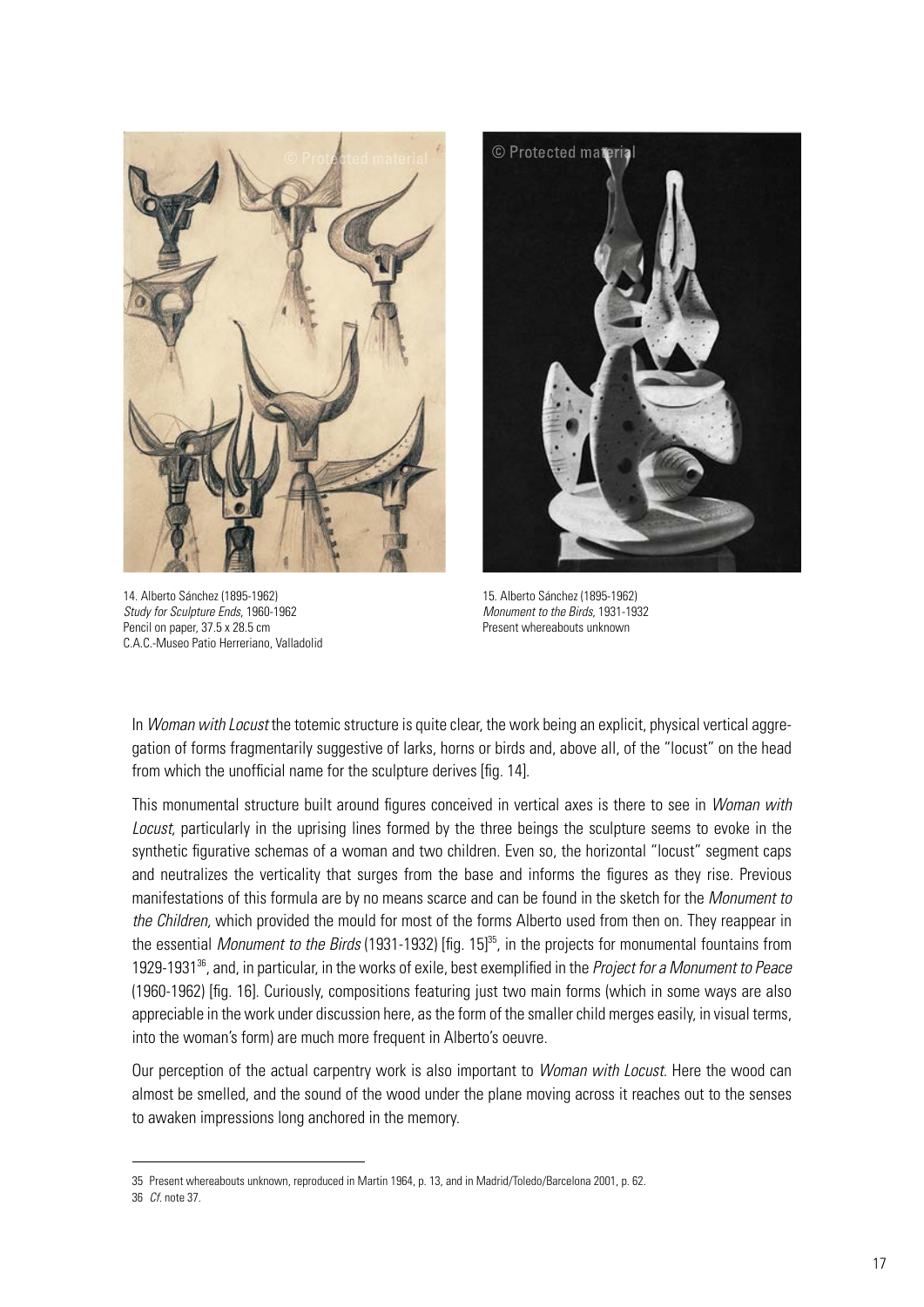

16. Alberto Sánchez (1895-1962) *Project for a Monument to Peace*, 1960-1962 Wood, 137 x 65 x 40 cm C.A.C.-Museo Patio Herreriano, Valladolid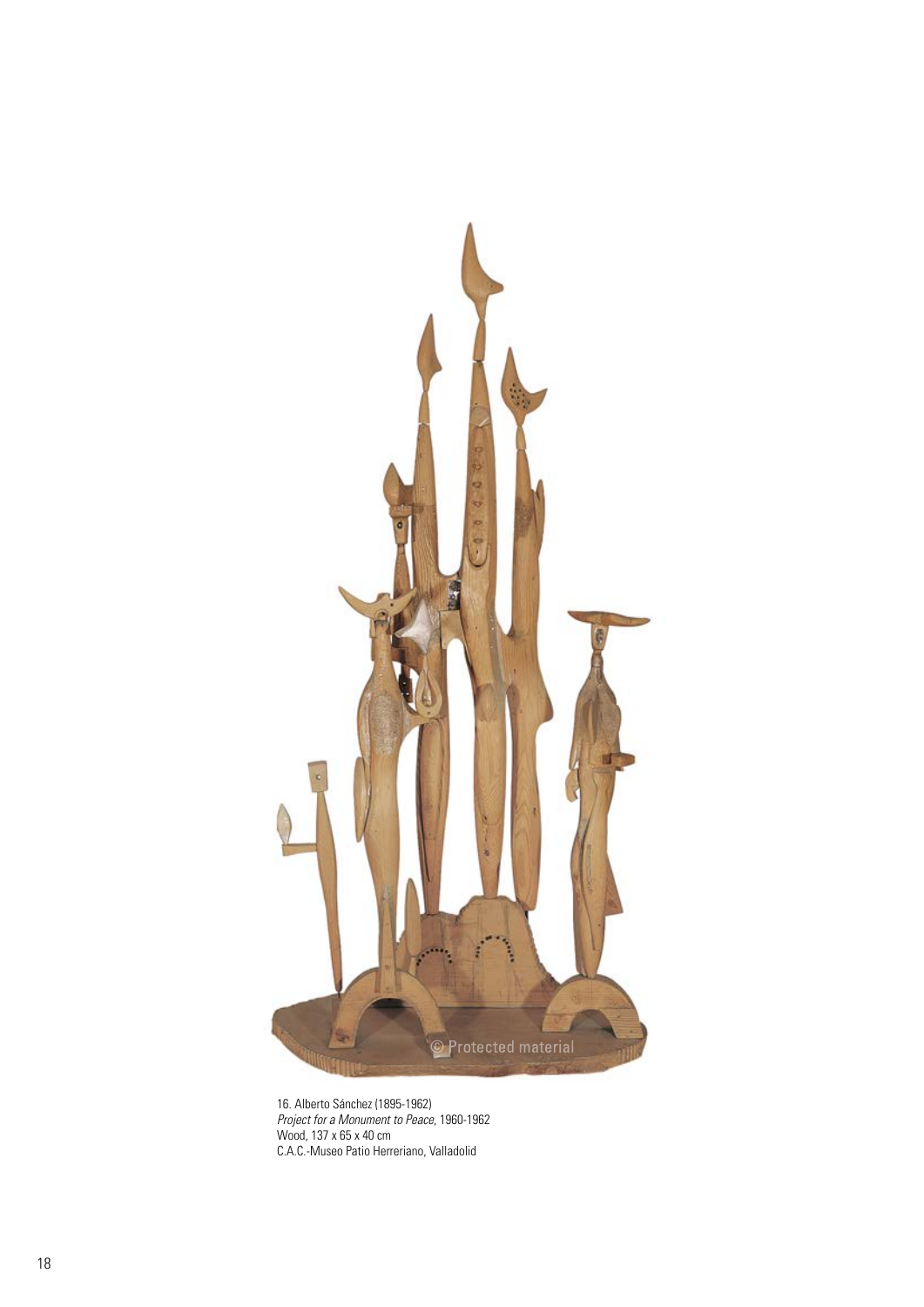

17. Alberto Sánchez (1895-1962) *Dancer (High Relief with the Figure of a Woman),* 1927-1929 Plaster with polychrome, 100 x 40 x 21.5 cm Museo Nacional Centro de Arte Reina Sofía, Madrid Inv. no. AS11422

Also of importance to the work are the abundant round holes, which remit to the signic vocabulary Alberto used from the late 1920s on (one of the earliest appearances of this vocabulary comes in *Dancer (High Relief with the Figure of a Woman),* from 1927-1929 [fig. 17] and which is repeated in his Vallecas production). Some of these holes are associated with those in Picasso's synthetic Cubism, with the holes Max Ernst painted in his Surrealist period and the holes Dalí repeated endlessly in his paintings prior to 1929.

One last striking detail in *Woman with Locust* is the pedestal. This is a base of geometrical bodies that once again seems to refer to the pedestals of the sculptures Alberto presented at the 1925 Iberian Artists exhibition<sup>37</sup>.

<sup>37</sup> Reproduced in Madrid/Toledo/Barcelona 2001, pp. 31, 194-199.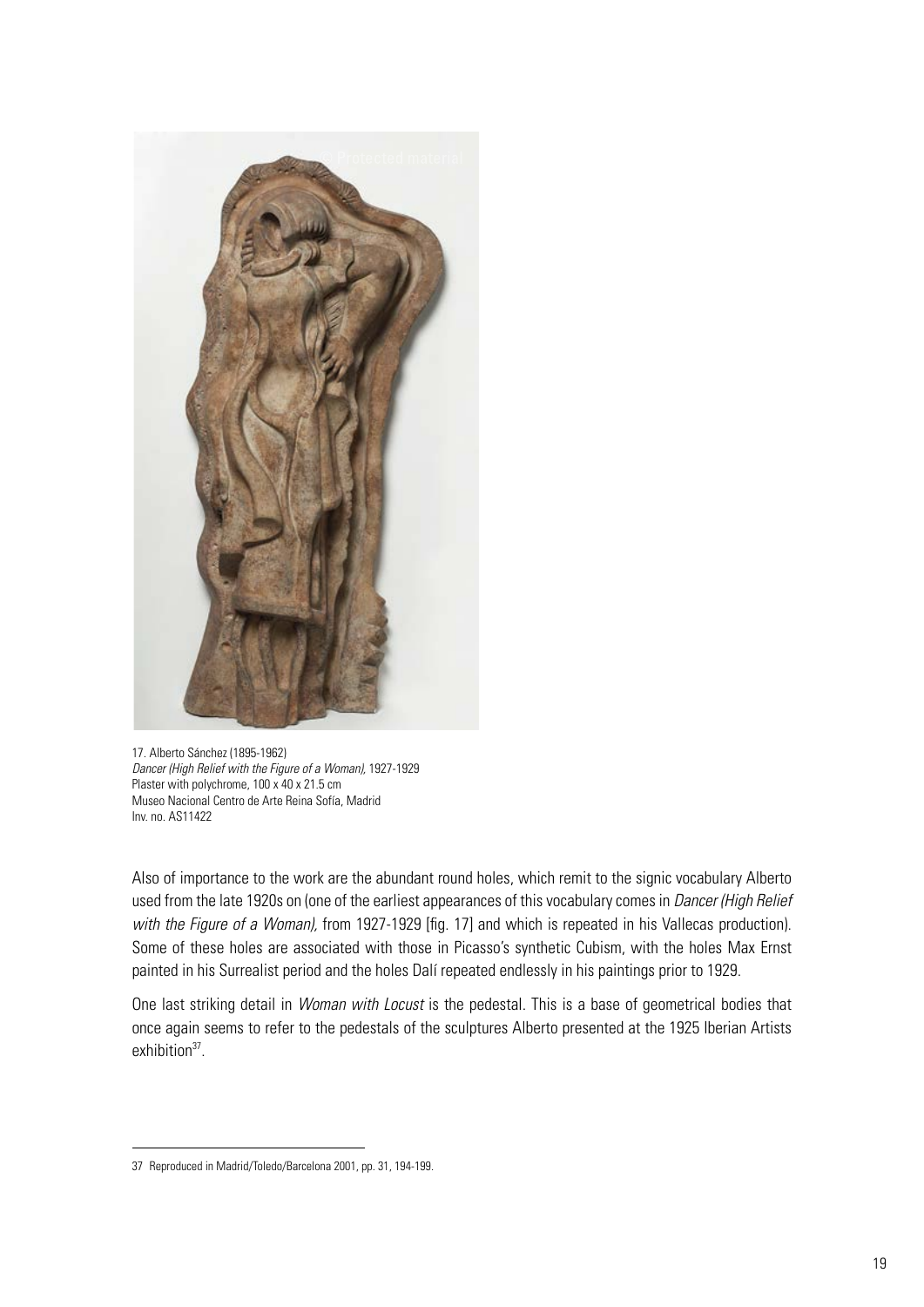## Figures with Landscape

The title of this large gouache alludes to the two most repeated features in Alberto's iconography during his exile and, in a way, throughout his entire career: figure and landscape [figs. 18-20].

Works of this size are infrequent in Alberto's two-dimensional work, owing to the artist's chronic lack of financial resources and space. It does however reflect a permanent aspiration in the artist's creative endeavour, which was that any of his sculptures could act as the germ or seed for a monumental work capable of creating a dialogue with the real scale of nature. Or that every two-dimensional work of his should have the potential to achieve a size sufficient to "physically abduct" anyone looking at it; this was what usually happened in plays staged with his scenery and settings. Even when just an aspiration, scale in his work means the vehicle through which the artist achieves an almost physical fusion of art and life. A fusion accomplished, not in the field of imaged communication, an urge appreciable in any and all of Alberto's works, but as a direct result of an aesthetic experience established in the physical promiscuity between spectator and work of art.

It would be fair to say that, in the size and thematic repertoire of this huge gouache, *Figures with Landscape* is a genuine paradigm of Alberto's poetics.

The landscape portrayed in this work requires an unavoidable exercise of memory. The return to an Ithaca that Alberto, like the Odysseus who knows his ship is coming into its definitive port, once again identifies with the primitive, the original Vallecas landscape. The hills and mounds dotted about the steppe figure as



18.Alberto Sánchez (1895-1962) *Cosmic Drawing*, 1958-1960 Watercolour on paper, 58 x 60 cm Banco Santander Collection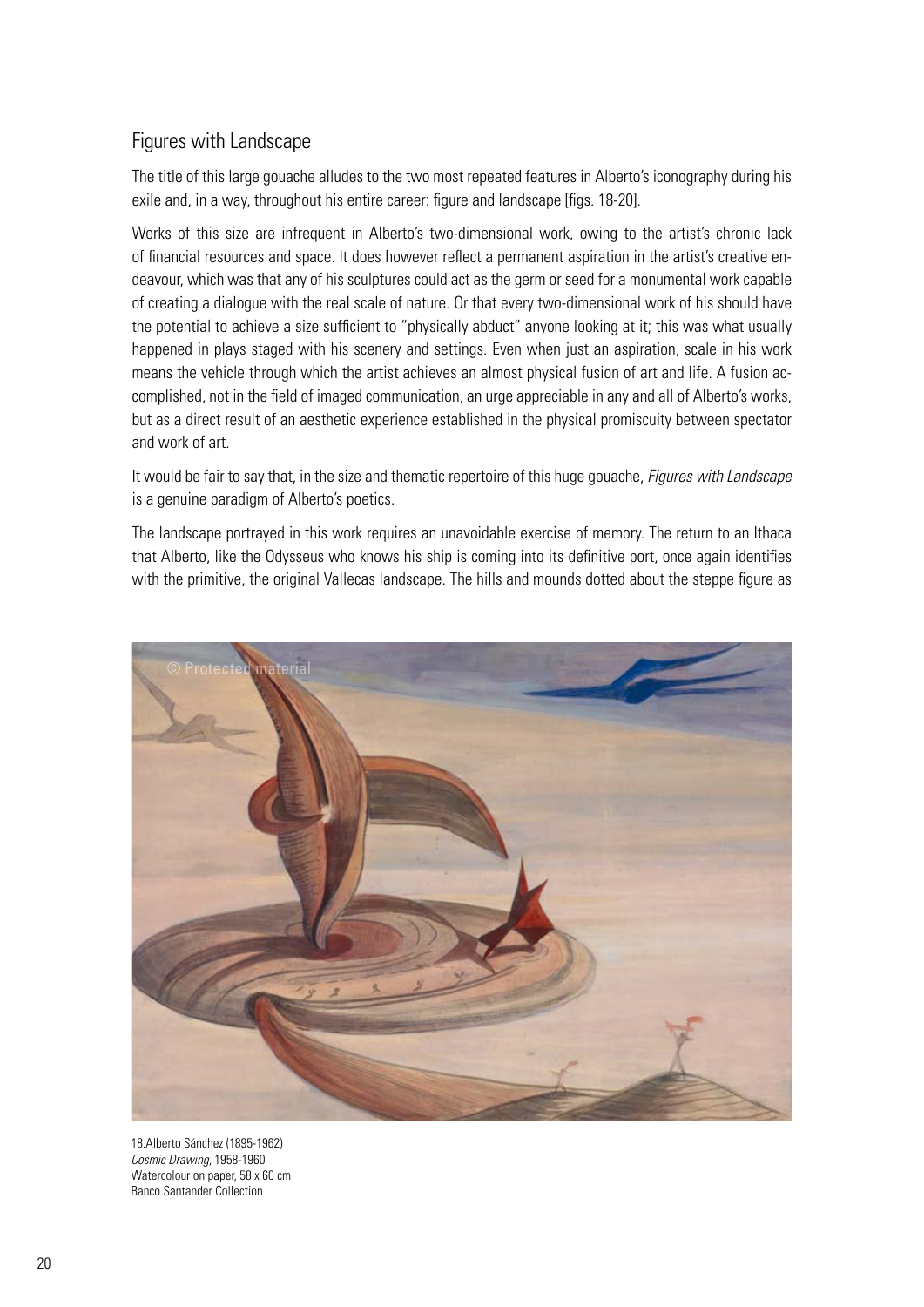

19. Alberto Sánchez (1895-1962) *Countrywoman Dancing*, 1958-1960 Indian ink and watercolour on paper, 56 x 39.5 cm ICO Collections, Madrid Inv. no. 5082



20. Alberto Sánchez (1895-1962) *Three Women Out for a Walk*, 1956-1958 Tempera and Indian ink on paper, 63 x 45 cm ICO Collections, Madrid Inv. no. 5082

sacred landmarks, like Almodóvar hill in Vallecas where he founded his poetics at the coming of the Second Republic. The deep lines that cut across the landscape and the crops evoke an agricultural reality he had known on the land around Toledo. Rivers flanked by sparse, famished vegetation run through the plain, with bends and contours similar to the ones that tattoo the steppe of New Castile. Bends similar to the ones Alberto saw on the road to the east coast when he was evacuated during the Civil War. Debarked trees like the ones Alberto evoked in his writings, which occasionally lifted their branches as they metamorphose like thirsty Daphnes that history is rapidly de-rooting. All these elements fit together in a kind of loop which eventually transforms into a centrifugal coil:

> Toledo images -> Vallecas -> Castile -> East Coast -> Russia -> -> The infinite -> -> Russia -> East Coast -> Castile -> Vallecas -> Toledo images

And the figures in the gouache simply take up the itinerary the landscape offers them, while they recapitulate a thematic repertoire that runs like a thread through Alberto's work. A bull in the foreground deconstructs into a sort of red geometry when placed in the middle distance. The women on the right, handled with a relative degree of mimesis, abstract their features on the left hand side, metamorphosing into trees, gypsy awnings or remote island monuments that hold scarves up to the symbolic stage-set that is the landscape. Or they might be seen as natural totems waving a red flag that emerges from a heart in offertory. Or as a sinuous biomorphic oval shape holding a bale, while exhibiting hollows that from the interior of its cloak hint at a face, a claw-hand, an enormous heart or a woman's sex open to the horizon like an archer's loophole in a castle wall.

*Figures with Landscape* is, then, a genuine *summa* and a kind of epilogue. A resounding finale which, in the last stages of a creative journey, recapitulates, like the closing bars of a symphony, the aesthetic terrain covered on that long and arduous adventure.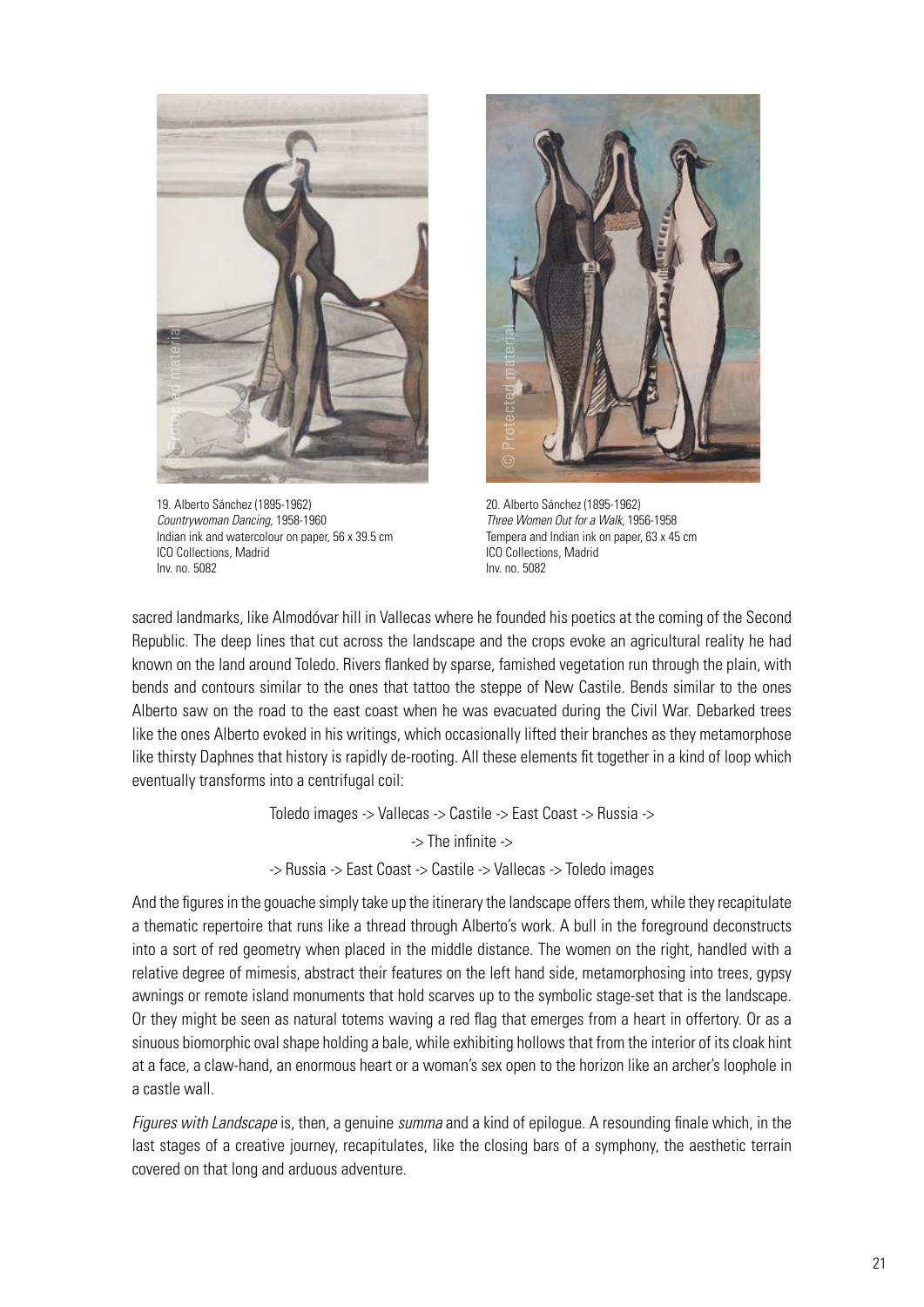## BIBLIOGRAPHY

#### Albacete/Córdoba 2005

*Memoria rusa de España : Alberto y El Quijote de Kózintsev*. [Exhib. cat., Albacete, Museo de Albacete; Córdoba, Palacio de la Merced]. Jaime Brihuega ; Alcaen Sánchez (eds.). Madrid : Sociedad Estatal de Conmemoraciones Culturales ; Toledo : Empresa Pública Don Quijote de La Mancha 2005 ; Córdoba : Fundación Provincial de Artes Plásticas Rafael Botí, 2005.

#### Alberto 1933

Alberto. «Palabras de un escultor» in *Arte*, Madrid, época 2, no. 2, June 1933, pp. 18-19.

#### Alberto 1975

—. *Palabras de un escultor*. Valencia : Fernando Torres, 1975.

#### Alicante 2011

*Forma, palabra y materia en la poética de Vallecas*. [Exhib. cat., Alicante, Museo de Bellas Artes Gravina]. Jaime Brihuega (dir.). Alicante : Diputación de Alicante, 2011.

#### Azcoaga 1977

Enrique Azcoaga. *Alberto*. Madrid : Servicio de Publicaciones del Ministerio de Educación y Ciencia, 1977.

#### Bilbao 1997

*Alberto Sánchez, 1895-1962 : dibujos.* [Exhib. cat.]. Jaime Brihuega (author). Bilbao : Bilboko Arte Eder Museoa = Museo de Bellas Artes de Bilbao, 1997.

#### Bozal 1965

Valeriano Bozal. «El escultor Alberto Sánchez» in *Cuadernos Hispanoamericanos*, Madrid, no. 189, September 1965.

#### Bozal 1967

—. *El realismo plástico en España de 1900 a 1936*. Madrid : Península, 1967.

#### Brihuega 1980

Jaime Brihuega. «La harina mágica del toledano Alberto» in *Almud : revista de estudios de Castilla la Mancha,*  Ciudad Real, no. 3, 1980, pp. 5-42.

#### García García 2005

Isabel García García. *Orígenes de las vanguardias artísticas en Madrid, 1909-1922*. Córdoba : Diputación, Fundación Provincial de Artes Plásticas Rafael Botí, 2004.

#### Gómez Cedillo 1992

Adolfo Gómez Cedillo. *La escultura de Alberto Sánchez*. (Unpublished PhD thesis directed by Juan Antonio Ramírez Domínguez, Universidad Autónoma de Madrid, 1992).

#### Litoral 1971

*Litoral : revista de la poesía y el pensamiento,* Málaga, no. 17-18, 1971 (número monográfico: «Homenaje al escultor Alberto»).

#### Madrid 1970

*Alberto, 1895-1962.* [Exhib. cat., Madrid, Museo Español de Arte Contemporáneo]. Madrid : Ministerio de Educación y Ciencia, Comisaría General de Exposiciones, 1970.

#### Madrid 1987

Pabellón español : Exposición Universal de París, 1937. [Exhib. cat.]. Josefina Alix Trueba (dir. and aut.). Madrid : Museo Nacional Centro de Arte Reina Sofía, 1987.

#### Madrid 1999

*Alberto Sánchez y el cerro insomne*. [Exhib. cat.]. Jaime Brihuega (author). Madrid : Galería Almirante, 1999.

#### Madrid/Bilbao 1995

La Sociedad de Artistas Ibéricos y el arte español de 1925. [Exhib. cat., Madrid, Museo Nacional Centro de Arte Reina Sofía; Bilbao, Museo de Bellas Artes de Bilbao]. Madrid : Museo Nacional Centro de Arte Reina Sofía ; Barcelona : Àmbit, 1995.